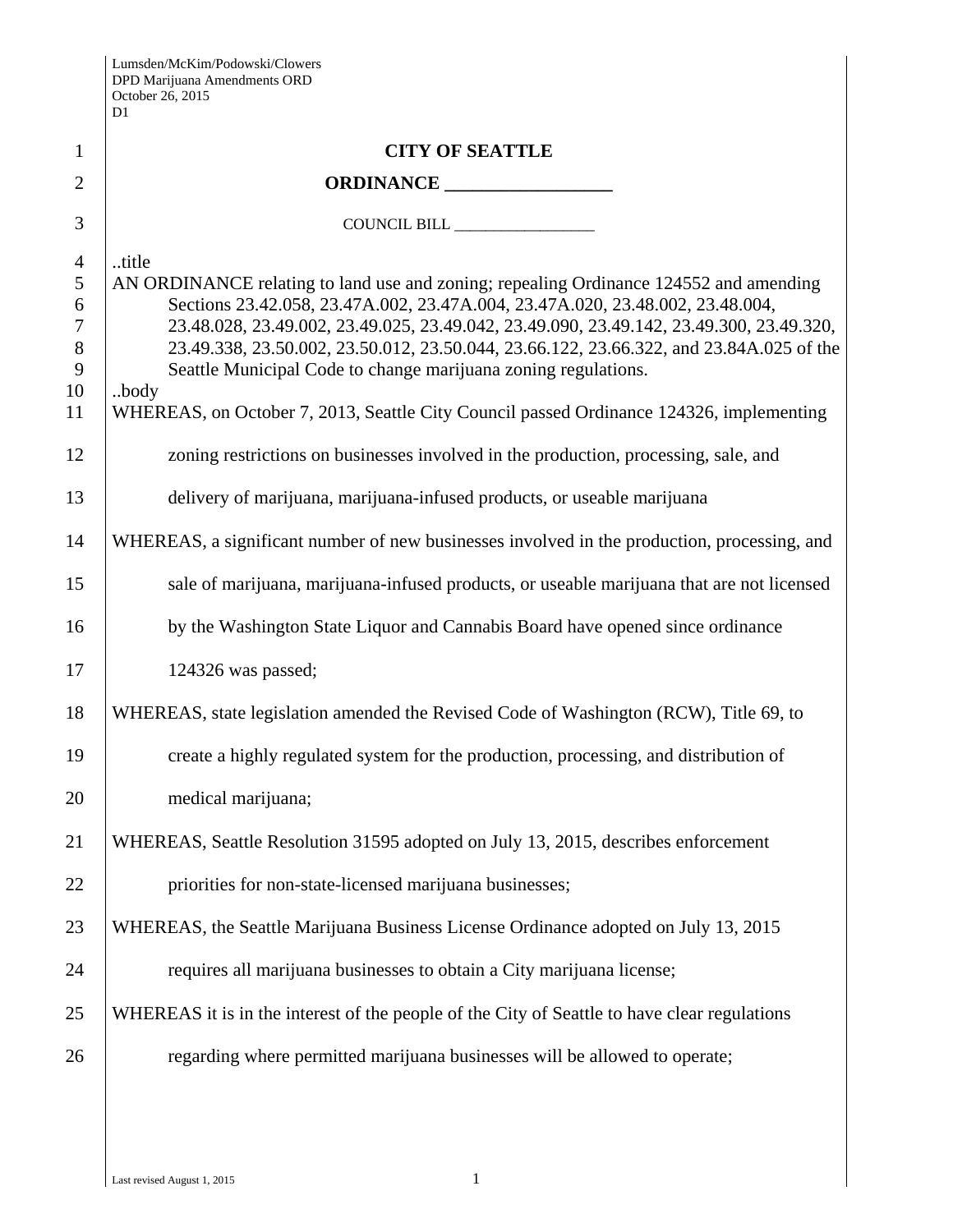| $\mathbf{1}$   | WHEREAS, it is in the interest of the people of the City of Seattle to ensure that legitimate      |
|----------------|----------------------------------------------------------------------------------------------------|
| $\overline{2}$ | patients continue to have the authority to grow and process marijuana for their personal           |
| 3              | use under specific guidelines                                                                      |
| $\overline{4}$ | WHEREAS, it is in the interest of the City of Seattle to enact clear and enforceable standards for |
| 5              | businesses involved in the production, processing, and sale of marijuana, marijuana-               |
| 6              | infused products, or useable marijuana and to eliminate businesses that operate without a          |
| 7              | Washington State Liquor and Cannabis Board license in order to ensure appropriate                  |
| 8              | oversight of product purity, packaging, security, signage and other business practices;            |
| 9              | WHEREAS, buffering and dispersion provisions are necessary to ensure there are sufficient          |
| 10             | business locations, but no concentration of permitted marijuana businesses; NOW,                   |
| 11             | THEREFORE,                                                                                         |
| 12             | BE IT ORDAINED BY THE CITY OF SEATTLE AS FOLLOWS:                                                  |
| 13             | Section 1. Ordinance 124552 is repealed.                                                           |
| 14             | Section 2. Section 23.42.058 of the Seattle Municipal Code, last amended by Ordinance              |
| 15             | 124326, is amended as follows:                                                                     |
| 16             | 23.42.058 Marijuana                                                                                |
| 17             | A. ((On any lot or on any combination of contiguous lots held in common ownership that             |
| 18             | contains no dwelling unit or business establishment, major marijuana activity may not be           |
| 19             | conducted.                                                                                         |
| 20             | B. On any lot or any combination of contiguous lots held in common ownership that                  |
| 21             | contains one or more dwelling units:                                                               |
| 22             | 1. no production, processing, selling, or delivery of marijuana, marijuana infused                 |
| 23             | products, or useable marijuana may be conducted unless it is in association with a dwelling unit   |
|                |                                                                                                    |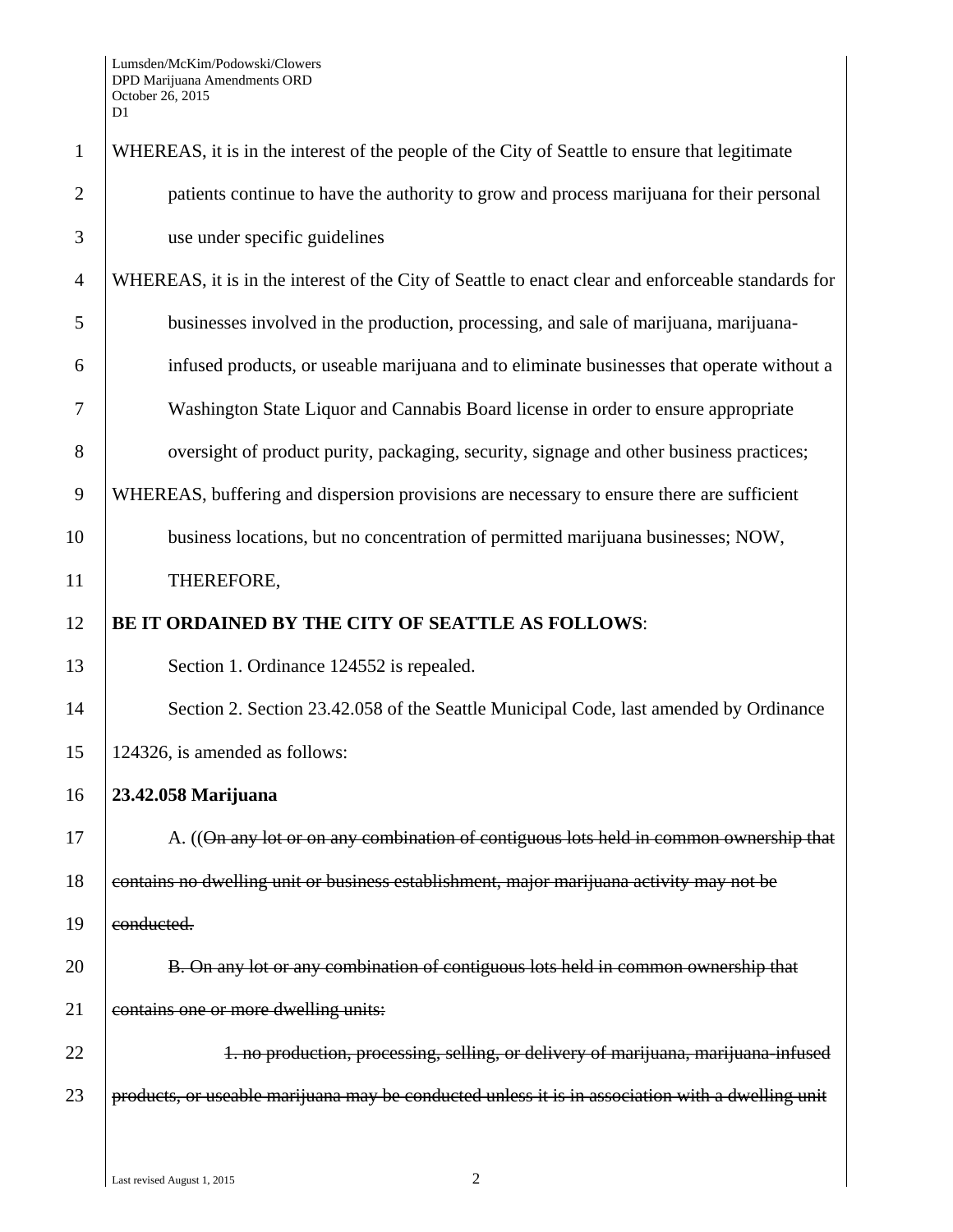| 1              | or is in association with a business establishment meeting the limitations imposed by subsection     |
|----------------|------------------------------------------------------------------------------------------------------|
| $\overline{2}$ | 23.42.058.C; and                                                                                     |
| 3              | 2. major marijuana activity may not be conducted in association with any                             |
| 4              | dwelling unit.                                                                                       |
| 5              | C. Except as provided in subsection 23.42.058.D, major marijuana activity may not be                 |
| 6              | conducted in association with all business establishments combined on a lot or combination of        |
| 7              | contiguous lots held in common ownership.                                                            |
| 8              | D. Licensed marijuana business establishments described in subsection 23.42.058.D.1 are              |
| 9              | exempt from subsection 23.42.058.C if not located in any of the restricted areas listed in           |
| 10             | subsection 23.42.058.D.2.                                                                            |
| 11             | 1. A "licensed marijuana business establishment" within the meaning of                               |
| 12             | subsection 23.42.058.D is a business establishment acting in compliance with a license issued by     |
| 13             | the state for the production, processing, selling, or delivery of marijuana, marijuana-infused       |
| 14             | products, or useable marijuana under Title 69 of the Revised Code of Washington.                     |
| 15             | 2. The "restricted areas" within the meaning of subsection 23.42.058.D are))Major                    |
| 16             | marijuana activity is prohibited in association with any residential use, regardless of zone, except |
| 17             | that caretaker's quarters are allowed.                                                               |
| 18             | B. Major marijuana activity is prohibited in any of the following zones and districts:               |
| 19             | $((a))1. ((Any))$ Single-family zones;                                                               |
| 20             | $((b))2. ((Any))$ Multifamily zones;                                                                 |
| 21             | $((e))$ 3. $((Any))$ Neighborhood Commercial 1 (NC1) zones;                                          |
| 22             | ((d. Any of the following Downtown zones:))                                                          |
| 23             | $((1))$ <sup>4</sup> . Pioneer Square Mixed (PSM);                                                   |
|                |                                                                                                      |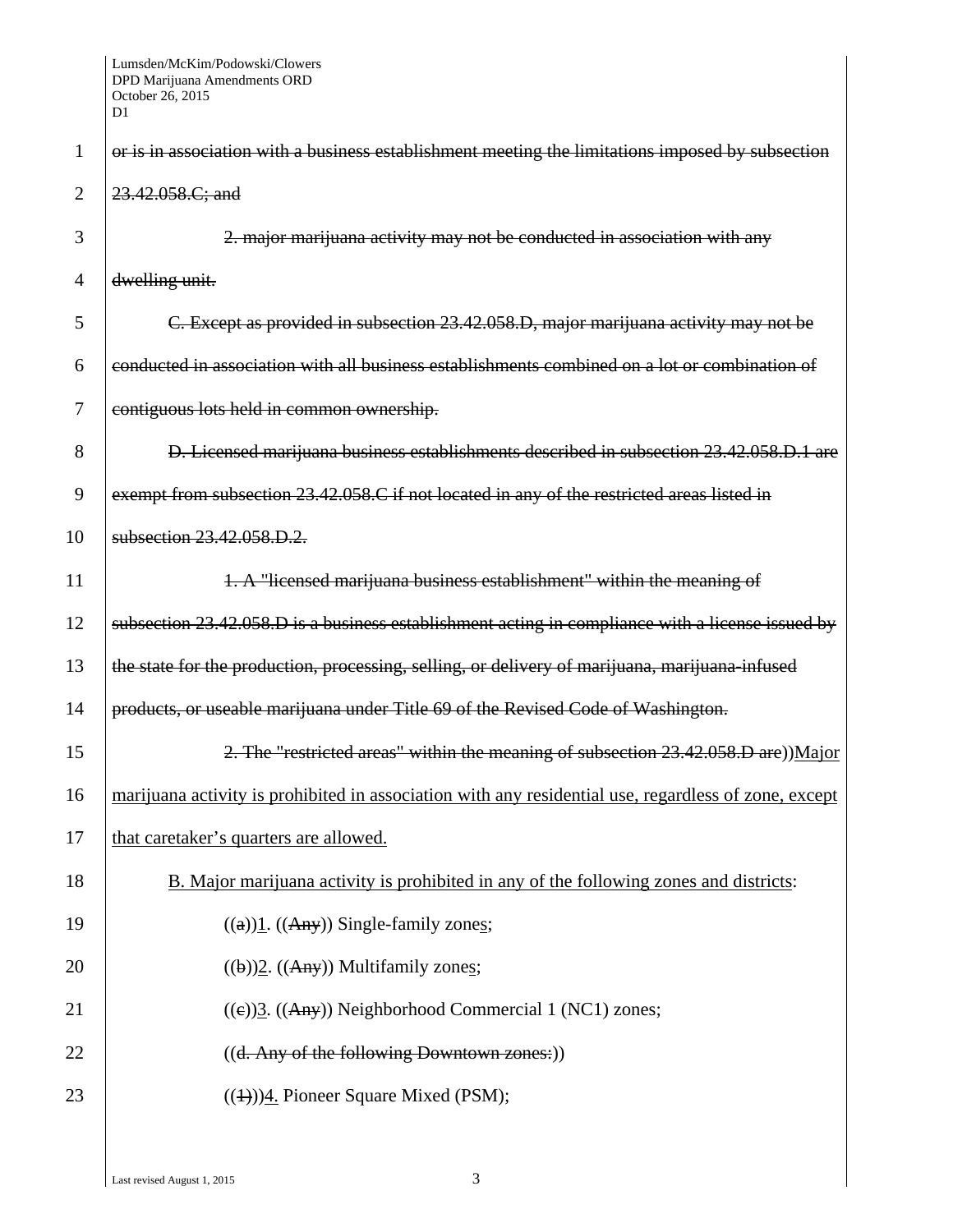| $\mathbf{1}$   | $((2))$ ) <sup>5</sup> . International District Mixed (IDM);                                       |
|----------------|----------------------------------------------------------------------------------------------------|
| $\overline{2}$ | $((3))$ <sup>6</sup> . International District Residential (IDR);                                   |
| 3              | $((4))$ ]. Downtown Harborfront 1 (DH1);                                                           |
| $\overline{4}$ | $((5))$ 8. Downtown Harborfront 2 (DH2); or                                                        |
| 5              | $((6))$ ) $9$ . Pike Market Mixed (PMM); or                                                        |
| 6              | $((e. Any of the following districts:))$                                                           |
| 7              | $((4))$ 10. Ballard Avenue Landmark District;                                                      |
| 8              | $((2))$ <sup>11</sup> . Columbia City Landmark District;                                           |
| 9              | $((3))$ 12. Fort Lawton Landmark District;                                                         |
| 10             | $((4))$ 13. Harvard-Belmont Landmark District;                                                     |
| 11             | $((5))$ 14. International Special Review District;                                                 |
| 12             | $((6))$ 15. Pike Place Market Historical District;                                                 |
| 13             | $((7))$ 16. Pioneer Square Preservation District;                                                  |
| 14             | $((8))$ 17. Sand Point Overlay District; or                                                        |
| 15             | $((9))18$ . Stadium Transition Area Overlay District.                                              |
| 16             | C. Major marijuana activity is allowed in all other zones if the activity and site meet the        |
| 17             | following requirements:                                                                            |
| 18             | 1. The business establishment must have a current license issued by the State of                   |
| 19             | Washington pursuant to Title 69 RCW authorizing the licensee to engage in the production,          |
| 20             | processing, or selling of marijuana, marijuana-infused products, useable marijuana, or marijuana   |
| 21             | concentrates, or for conducting marijuana research or testing for quality assurance under Title 69 |
| 22             | RCW;                                                                                               |
|                |                                                                                                    |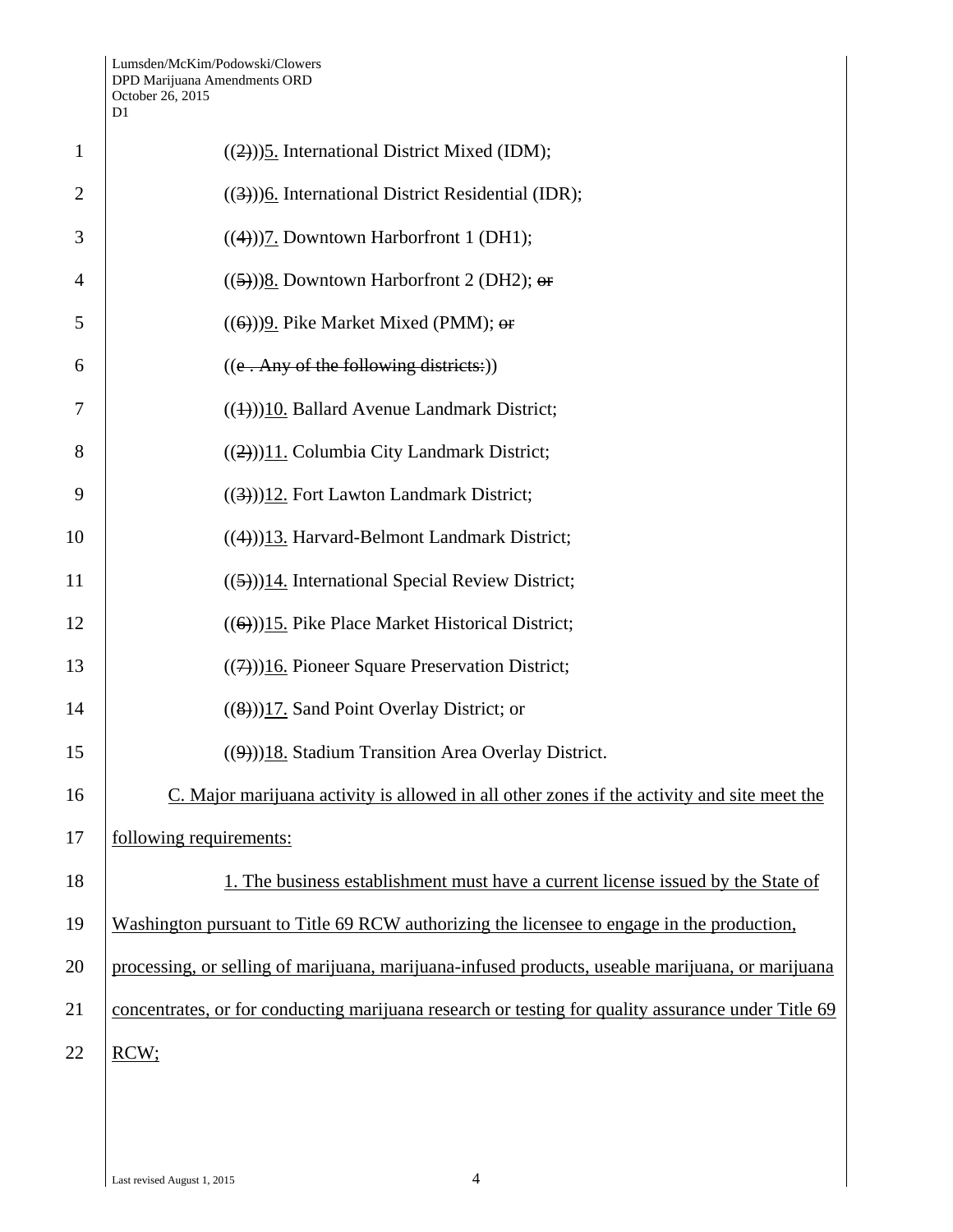| $\mathbf{1}$   | 2. Any lot line of property having a major marijuana activity must be 1,000 feet or                  |
|----------------|------------------------------------------------------------------------------------------------------|
| $\overline{2}$ | more from any lot line of property on which any of the following uses as defined in the WAC          |
| 3              | 314-55-010 is located: elementary school; secondary school; or playground;                           |
| $\overline{4}$ | 3. Any lot line of property used for major marijuana activity must be 500 feet or                    |
| 5              | more from any lot line of property on which any of the following uses as defined in the WAC          |
| 6              | 314-55-010 is established and operating: child care center; game arcade; library; public park;       |
| $\tau$         | public transit center; or recreation center or facility.                                             |
| 8              | 4. The buffering analysis required by subsections 23.42.058.C.2 and                                  |
| 9              | 23.42.058.C.3 shall be based on the activities that exist on the date a complete application for the |
| 10             | major marijuana activity is accepted by the Washington State Liquor and Cannabis Board.              |
| 11             | 5. A major marijuana activity involving retail transactions may not be located                       |
| 12             | within 500 feet of any other property containing state-licensed major marijuana activity             |
| 13             | involving retail transactions. A new major marijuana activity involving retail transactions may      |
| 14             | not be established in a location that would violate this standard or cause another existing major    |
| 15             | marijuana activity involving retail transactions to be in violation of this standard. The 500-foot   |
| 16             | buffers are measured from all lot lines of each property on which state-licensed major marijuana     |
| 17             | activity involving retail transactions is occurring.                                                 |
| 18             | Section 3. Section 23.47A.002 of the Seattle Municipal Code, last amended by Ordinance               |
| 19             | 123770, is amended as follows:                                                                       |
| 20             | 23.47A.002 Scope of provisions                                                                       |
| 21             | A. This $((e))$ Chapter 23.47A describes the authorized uses and development standards for           |
| 22             | the following zones:                                                                                 |
| 23             | Neighborhood Commercial 1 (NC1),                                                                     |
|                |                                                                                                      |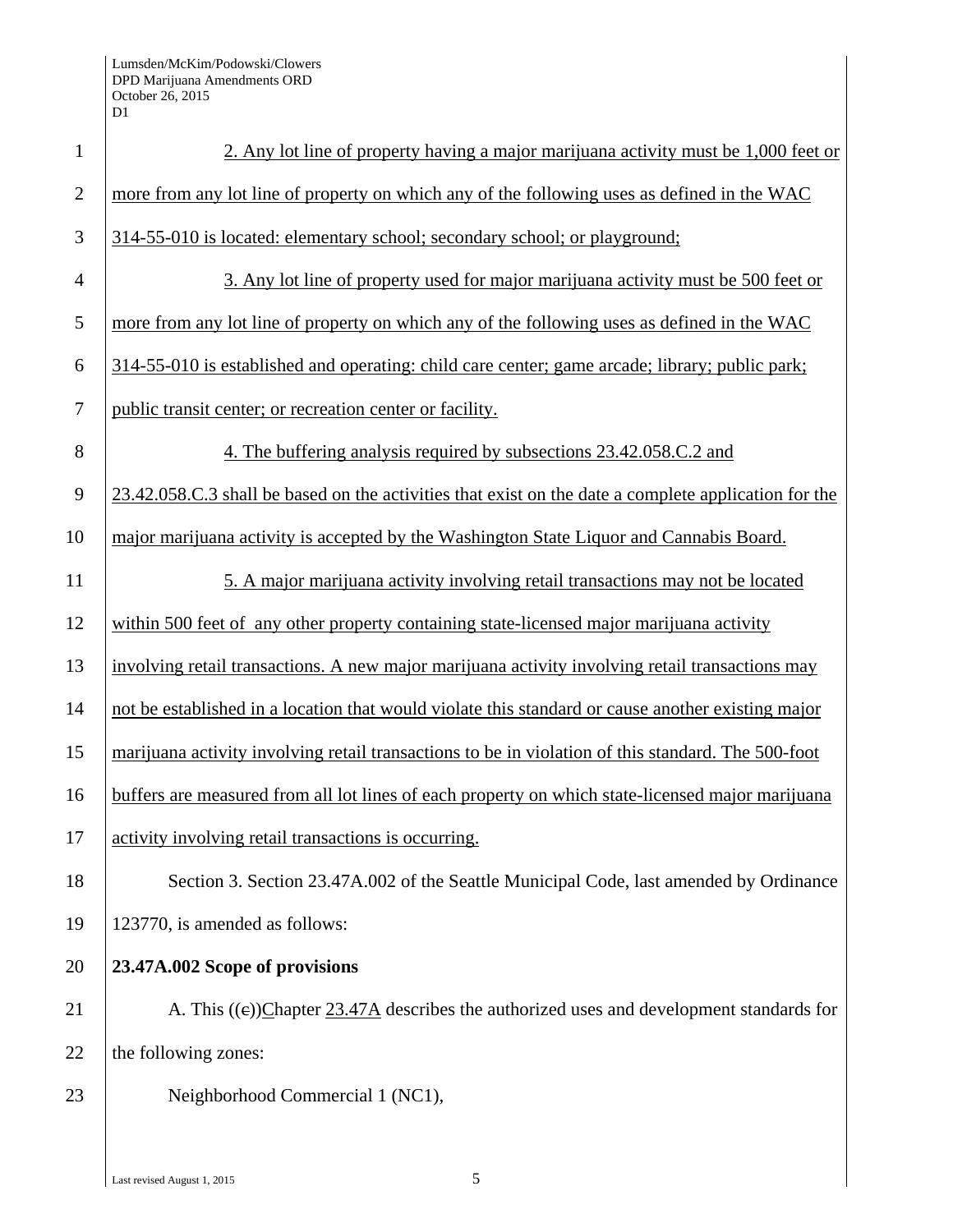|                | D1                                                                                              |
|----------------|-------------------------------------------------------------------------------------------------|
| $\mathbf{1}$   | Neighborhood Commercial 2 (NC2),                                                                |
| $\overline{2}$ | Neighborhood Commercial 3 (NC3),                                                                |
| 3              | Commercial 1 (C1),                                                                              |
| $\overline{4}$ | Commercial 2 (C2).                                                                              |
| 5              | B. Commercial zones listed in subsection 23.47A.002.A and having an incentive zoning            |
| 6              | suffix are subject to this Chapter 23.47A and Chapter 23.58A, Incentive Provisions.             |
| $\overline{7}$ | $((B,-))C((1))$ . Some land in C zones and NC zones may be regulated by Subtitle III,           |
| 8              | Division 3, Overlay Districts.                                                                  |
| 9              | $((C,-))D((1))$ . Other regulations, including but not limited to, major marijuana activity     |
| 10             | (Section 23.42.058); requirements for streets, alleys, and easements (Chapter 23.53); standards |
| 11             | for parking quantity, access and design (Chapter 23.54); standards for solid waste storage      |
| 12             | (Chapter 23.54); signs (Chapter 23.55); and methods for measurements (Chapter 23.86) may        |
| 13             | apply to development proposals. Communication utilities and accessory communication devices,    |
| 14             | except as exempted in Section 23.57.002, are subject to the regulations in this $((e))$ Chapter |
| 15             | 23.47A and additional regulations in Chapter 23.57, Communications Regulations.                 |
| 16             | Section 4. Subsection 23.47A.004.A and Table A for 23.47A.004 of the Seattle                    |
| 17             | Municipal Code, which section was last amended by Ordinance 124843, is amended as follows:      |
| 18             | 23.47A.004 Permitted and prohibited uses                                                        |
| 19             | A. All uses are permitted outright, prohibited, or permitted as a conditional use according     |
| 20             | to Table A for 23.47A.004 and this Section 23.47A.004, except as may be otherwise provided      |
| 21             | pursuant to Division 3, Overlay Districts, of this subtitle III of Title 23.                    |
| 22             | * * *                                                                                           |
| 23             |                                                                                                 |
|                |                                                                                                 |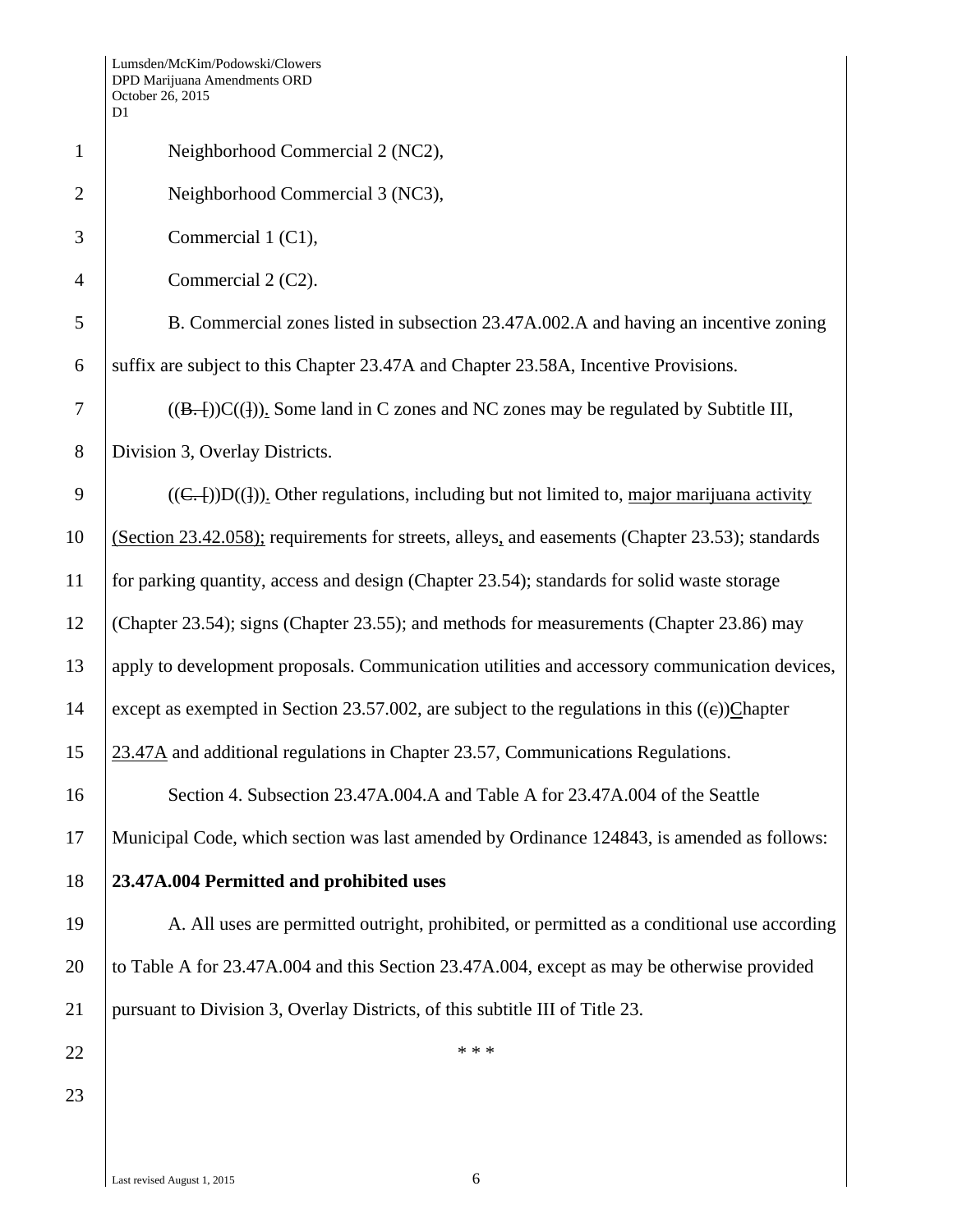|                                                                                                |              | <b>Table A for 23.47A.004</b><br>Uses in Commercial $((\mathbf{Z}))$ zones |              |              |                |
|------------------------------------------------------------------------------------------------|--------------|----------------------------------------------------------------------------|--------------|--------------|----------------|
| ((PERMITTED AND PROHIBITED USES BY<br><b>ZONE</b> )) Permitted and prohibited uses by zone (1) |              |                                                                            |              |              |                |
| (( <b>UES</b> )) <b>Uses</b>                                                                   | NC1          | NC2                                                                        | NC3          | C1           | C <sub>2</sub> |
| A. AGRICULTURAL USES                                                                           |              |                                                                            |              |              |                |
|                                                                                                |              | * * *                                                                      |              |              |                |
| A.3. Community garden (21)                                                                     | P            | P                                                                          | P            | $\mathbf{P}$ | $\mathbf{P}$   |
| A.4. Horticulture (21)                                                                         | 10           | 25                                                                         | $\mathbf{P}$ | $\mathbf{P}$ | $\mathbf{P}$   |
| A.5. Urban farm $(21)$                                                                         | $\mathbf{P}$ | $\mathbf{P}$                                                               | $\mathbf{P}$ | $\mathbf{P}$ | $\mathbf{P}$   |
|                                                                                                |              | * * *                                                                      |              |              |                |
| C. COMMERCIAL USES (19)                                                                        |              |                                                                            |              |              |                |
|                                                                                                |              | * * *                                                                      |              |              |                |
| C.4. Food processing and craft<br>work $(21)$                                                  | 10           | 25                                                                         | 25           | $\mathbf{P}$ | $\mathbf{P}$   |
|                                                                                                |              | * * *                                                                      |              |              |                |
| C.10. Sales and services,<br>general $(21)$                                                    |              |                                                                            |              |              |                |
| C.10.a. Retail sales and<br>services, general (21)                                             | 10           | 25                                                                         | $\mathbf{P}$ | P            | $\mathbf{P}$   |
|                                                                                                |              | * * *                                                                      |              |              |                |
| <b>G. MANUFACTURING USES</b>                                                                   |              |                                                                            |              |              |                |
| G.1. Manufacturing, light (21)                                                                 | X            | 10                                                                         | 25           | $\mathbf{P}$ | P              |
|                                                                                                |              | * * *                                                                      |              |              |                |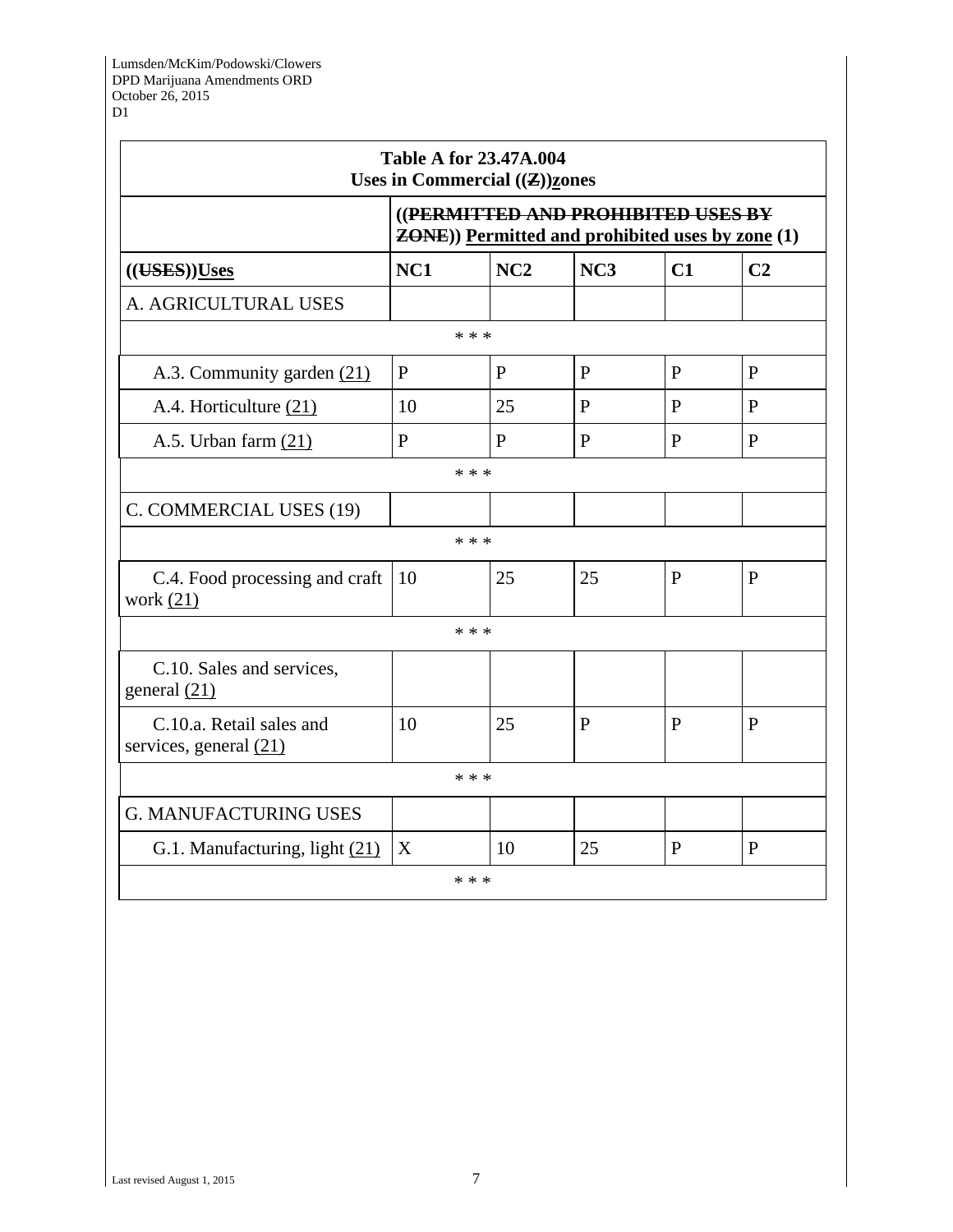|                                                                                                                                                                                                                                                                                                                                                                                                                                                                                                                                                                                                                                                                                                                                                                                                                                                                                                                                                                                                                                                                                                                                                                                                                                                                                                                                 | Uses in Commercial $(\mathbf{Z})$ zones | <b>Table A for 23.47A.004</b>                                                                  |                 |    |                |
|---------------------------------------------------------------------------------------------------------------------------------------------------------------------------------------------------------------------------------------------------------------------------------------------------------------------------------------------------------------------------------------------------------------------------------------------------------------------------------------------------------------------------------------------------------------------------------------------------------------------------------------------------------------------------------------------------------------------------------------------------------------------------------------------------------------------------------------------------------------------------------------------------------------------------------------------------------------------------------------------------------------------------------------------------------------------------------------------------------------------------------------------------------------------------------------------------------------------------------------------------------------------------------------------------------------------------------|-----------------------------------------|------------------------------------------------------------------------------------------------|-----------------|----|----------------|
|                                                                                                                                                                                                                                                                                                                                                                                                                                                                                                                                                                                                                                                                                                                                                                                                                                                                                                                                                                                                                                                                                                                                                                                                                                                                                                                                 |                                         | ((PERMITTED AND PROHIBITED USES BY<br><b>ZONE</b> )) Permitted and prohibited uses by zone (1) |                 |    |                |
| (( <b>UES</b> )) <b>Uses</b>                                                                                                                                                                                                                                                                                                                                                                                                                                                                                                                                                                                                                                                                                                                                                                                                                                                                                                                                                                                                                                                                                                                                                                                                                                                                                                    | NC1                                     | NC2                                                                                            | NC <sub>3</sub> | C1 | C <sub>2</sub> |
| $A = Permitted$ as an accessory use only<br>$CU =$ Administrative Conditional Use (business establishment limited to the multiple of<br>1,000 square feet of any number following a hyphen, pursuant to Section 23.47A.010)<br>$CCU = Council Conditional Use (business establishment limited to the multiple of 1,000)$<br>square feet of any number following a hyphen, pursuant to Section 23.47A.010)<br>$P = Permitted$<br>$S =$ Permitted in shoreline areas only<br>$X =$ Prohibited<br>$10$ = Permitted, business establishments limited to 10,000 square feet, pursuant to Section<br>23.47A.010<br>$20$ = Permitted, business establishments limited to 20,000 square feet, pursuant to Section<br>23.47A.010<br>$25$ = Permitted, business establishments limited to 25,000 square feet, pursuant to Section<br>23.47A.010<br>$35$ = Permitted, business establishments limited to 35,000 square feet, pursuant to Section<br>23.47A.010<br>$40$ = Permitted, business establishments limited to 40,000 square feet, pursuant to Section<br>23.47A.010<br>$50$ = Permitted, business establishments limited to 50,000 square feet, pursuant to Section<br>23.47A.010<br>Footnotes to Table $\underline{A}$ for 23.47A.004((:))<br>(21) Major marijuana activity is subject to the requirements of Section 23.42.058. |                                         | * * *<br>* * *                                                                                 |                 |    |                |
|                                                                                                                                                                                                                                                                                                                                                                                                                                                                                                                                                                                                                                                                                                                                                                                                                                                                                                                                                                                                                                                                                                                                                                                                                                                                                                                                 |                                         |                                                                                                |                 |    |                |
| Section 5. Section 23.47A.020 of the Seattle Municipal Code, last amended by Ordinance                                                                                                                                                                                                                                                                                                                                                                                                                                                                                                                                                                                                                                                                                                                                                                                                                                                                                                                                                                                                                                                                                                                                                                                                                                          |                                         |                                                                                                |                 |    |                |
| 123046, is amended as follows:                                                                                                                                                                                                                                                                                                                                                                                                                                                                                                                                                                                                                                                                                                                                                                                                                                                                                                                                                                                                                                                                                                                                                                                                                                                                                                  |                                         |                                                                                                |                 |    |                |

1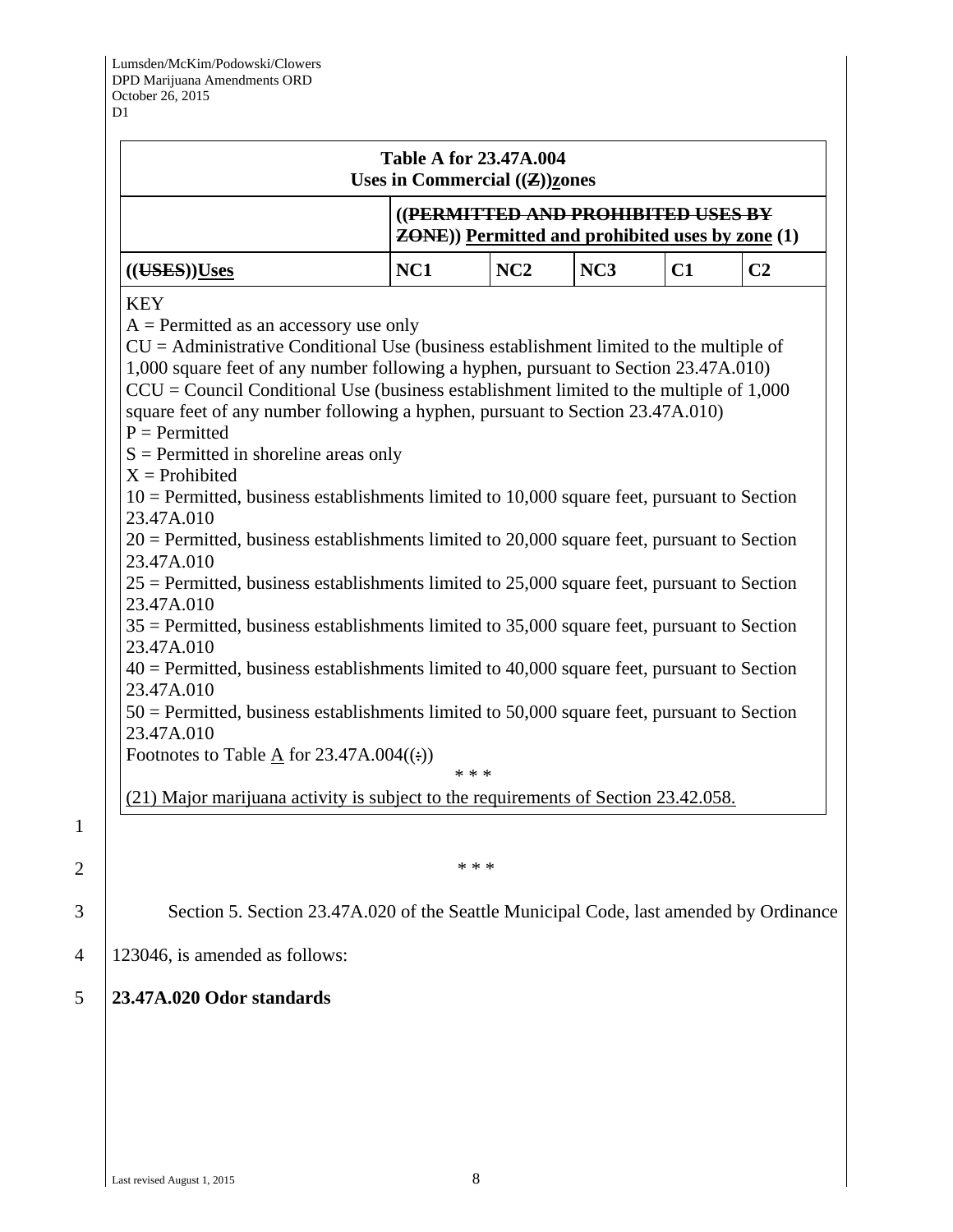Lumsden/McKim/Podowski/Clowers DPD Marijuana Amendments ORD October 26, 2015

|                | D1                                                                                                        |
|----------------|-----------------------------------------------------------------------------------------------------------|
| $\mathbf{1}$   | A. The venting of odors, vapors, smoke, cinders, dust, gas, and fumes shall be at least                   |
| $\overline{c}$ | $((\text{ten}())10(())$ feet above finished sidewalk grade, and directed away to the extent possible from |
| 3              | $((residential))$ uses within $((fifty())50())$ feet of the vent.                                         |
| 4              | B. Major $((\Theta))\text{odor } ((S))$ sources $((.)$                                                    |
| 5              | 1. Uses that employ the following odor-emitting processes or activities are                               |
| 6              | considered major odor sources:                                                                            |
| 7              | a. Lithographic, rotogravure, or flexographic printing;                                                   |
| 8              | b. Film burning;                                                                                          |
| 9              | c. Fiberglassing;                                                                                         |
| 10             | d. Selling of gasoline and/or storage of gasoline in tanks larger than 260                                |
| 11             | gallons;                                                                                                  |
| 12             | e. Handling of heated tars and asphalts;                                                                  |
| 13             | f. Incinerating (commercial);                                                                             |
| 14             | g. Tire buffing;                                                                                          |
| 15             | h. Metal plating;                                                                                         |
| 16             | i. Vapor degreasing;                                                                                      |
| 17             | j. Wire reclamation;                                                                                      |
| 18             | k. Use of boilers (greater than 106 British $(\text{F})$ ) thermal $(\text{F})$ ) units per               |
| 19             | hour, 10,000 pounds steam per hour, or 30 boiler horsepower);                                             |
| 20             | l. Animal food processing;                                                                                |
| 21             | m. Production or processing activities associated with major marijuana                                    |
| 22             | activity; and                                                                                             |
| 23             | $((m))$ . Other similar processes or activities.                                                          |
|                |                                                                                                           |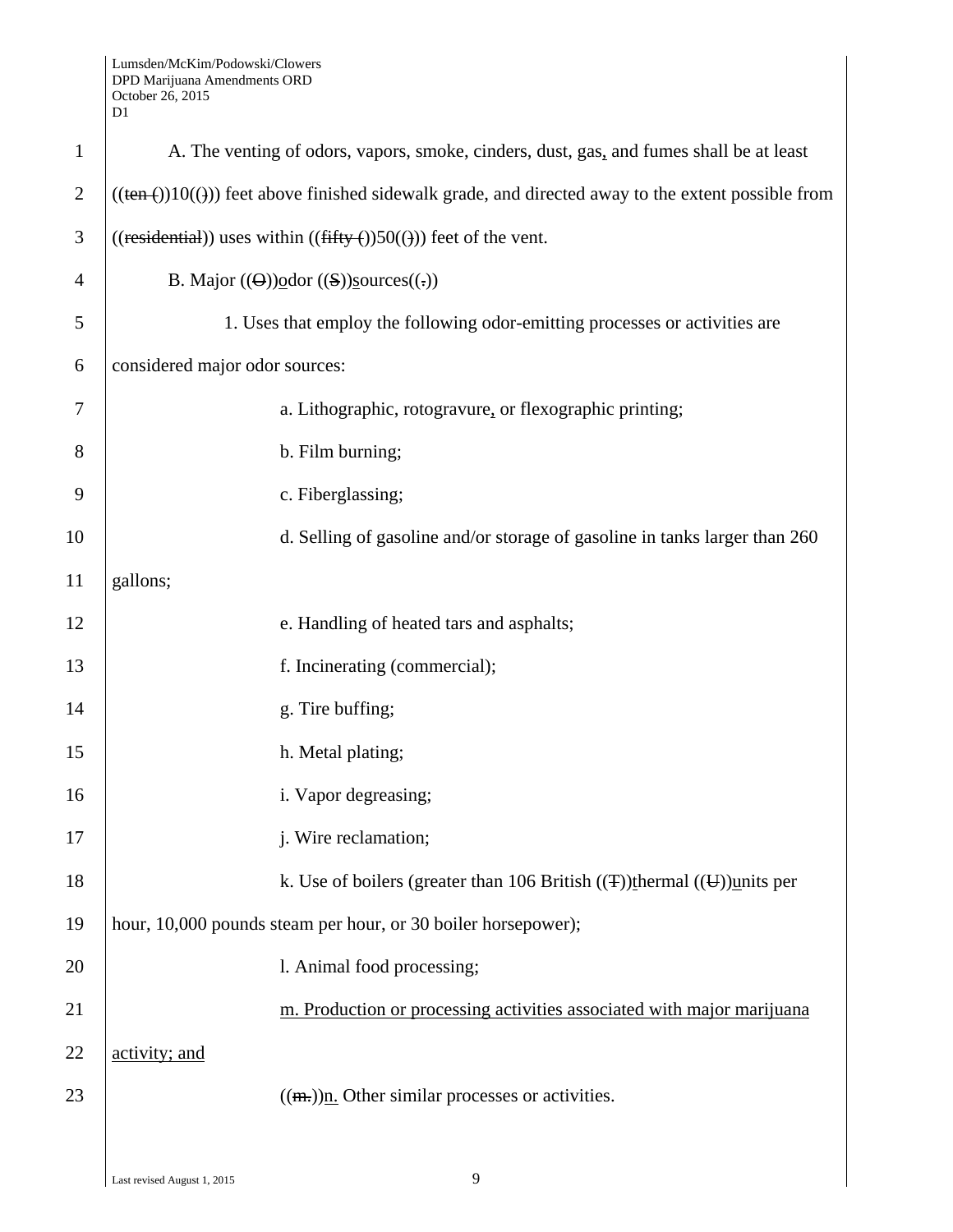| $\mathbf{1}$   | 2. Uses that employ the following processes are considered major odor sources,                  |
|----------------|-------------------------------------------------------------------------------------------------|
| $\overline{2}$ | except when the entire activity is conducted as part of a commercial use other than food        |
| 3              | processing or heavy commercial services:                                                        |
| $\overline{4}$ | a. Cooking of grains;                                                                           |
| 5              | b. Smoking of food or food products;                                                            |
| 6              | c. Fish or fishmeal processing;                                                                 |
| 7              | d. Coffee or nut roasting;                                                                      |
| 8              | e. Deep fat frying;                                                                             |
| 9              | f. Dry cleaning.                                                                                |
| 10             | C. When an application is made for a use that is a major odor source, the Director, in          |
| 11             | consultation with the Puget Sound Clean Air Agency (PSCAA), will determine the appropriate      |
| 12             | measures to be taken by the applicant in order to significantly reduce potential odor emissions |
| 13             | and airborne pollutants. The measures to be taken must be indicated on plans submitted to the   |
| 14             | Director and may be required as conditions for the issuance of any permit. After a permit has   |
| 15             | been issued, any measures that were required by the permit must be maintained.                  |
| 16             | Section 6. Section 23.48.002 of the Seattle Municipal Code, last amended by Ordinance           |
| 17             | 124172, is amended as follows:                                                                  |
| 18             | 23.48.002 Scope of provisions                                                                   |
| 19             | A. This Chapter 23.48 identifies uses that are or may be permitted in Seattle Mixed (SM)        |
| 20             | zones and establishes development standards. The SM zone boundaries are shown on the Official   |
| 21             | Land Use Map. The "D" suffix with a height limit range may be applied to SM zoned land in the   |
| 22             | West Dravus area.                                                                               |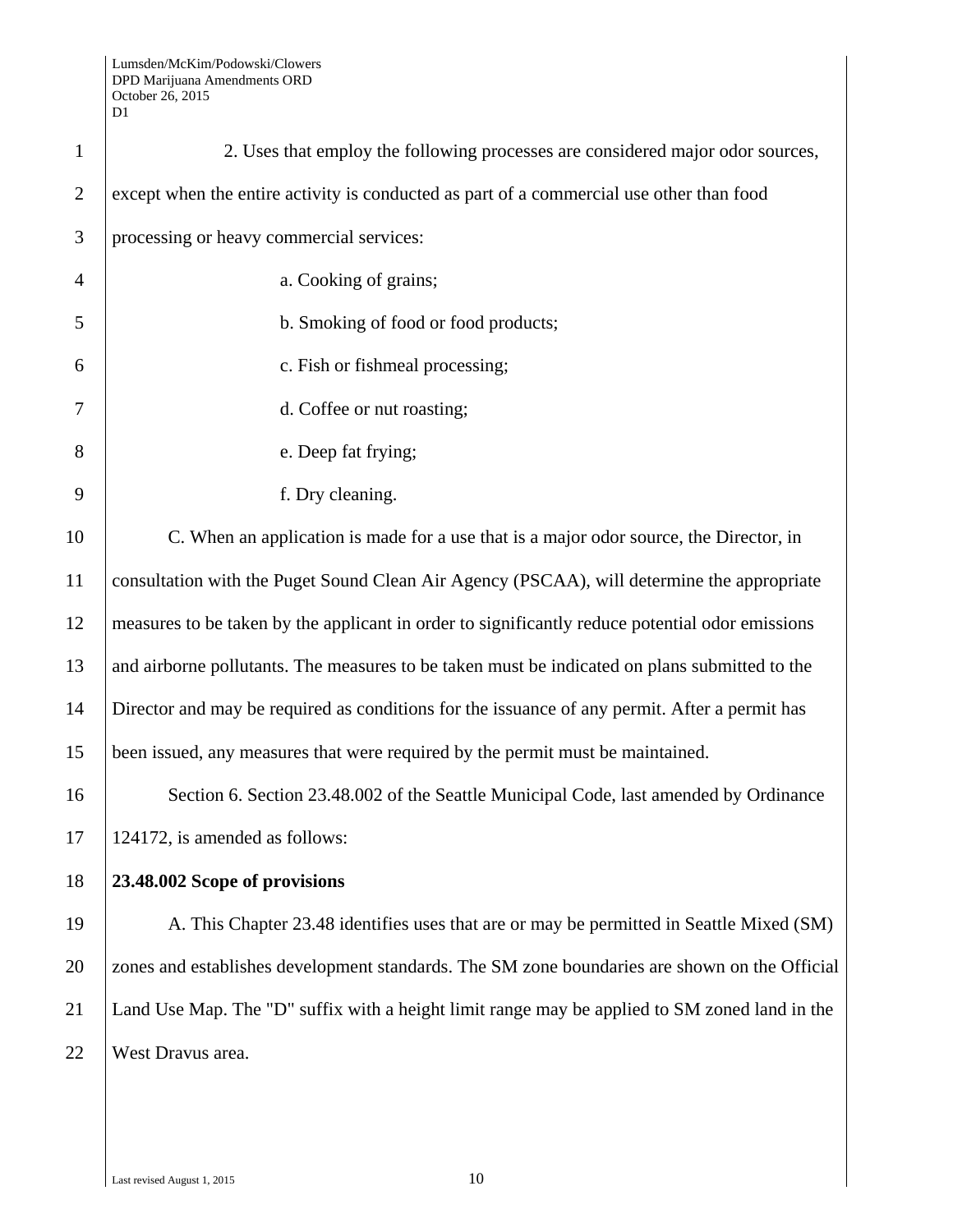Lumsden/McKim/Podowski/Clowers DPD Marijuana Amendments ORD October 26, 2015 D1

| $\mathbf{1}$   | B. Other regulations, such as requirements for major marijuana activity (Section                           |
|----------------|------------------------------------------------------------------------------------------------------------|
| $\overline{2}$ | 23.42.058); requirements for streets, alleys and easements ((in)) (Chapter 23.53) (( $\leftarrow$ streets, |
| 3              | alleys and easements)); ((Chapter $23.54$ ) standards for parking quantity, access and                     |
| $\overline{4}$ | $\text{design}(())$ (Chapter 23.54); ((Chapter 23.54 ()) standards for solid waste storage(())) (Chapter   |
| 5              | 23.54); ((Chapter 23.55 ()) signs(())) (Chapter 23.55); and ((Chapter 23.86 ()) methods for                |
| 6              | measurements(())) (Chapter 23.86) may apply to development proposals. Communication                        |
| $\tau$         | utilities and accessory communication devices except as exempted in Section 23.57.002 are                  |
| 8              | subject to the regulations in this Chapter 23.48 and additional regulations in Chapter 23.57.              |
| 9              | Section 7. Section 23.48.004 of the Seattle Municipal Code, last amended by Ordinance                      |
| 10             | 124513, is amended as follows:                                                                             |
| 11             | 23.48.004 Uses                                                                                             |
| 12             | A. Permitted uses                                                                                          |
| 13             | 1. All uses are permitted outright, either as principal or accessory uses, except                          |
| 14             | those specifically prohibited by subsection 23.48.004.B and those permitted only as conditional            |
| 15             | uses by subsection 23.48.004.C.                                                                            |
| 16             | 2. Adult cabarets shall comply with the requirements of subsection 23.47A.004.H.                           |
| 17             | 3. Major marijuana activity shall comply with the requirements of Section                                  |
| 18             | 23.42.058.                                                                                                 |
| 19             | $((3))$ 4. In the SM 85-240 zone, permitted $((nonresidental))$ non-residential uses are                   |
| 20             | limited to a height of 20 feet above the street-level of structures with residential uses and are          |
| 21             | subject to the development standards of subsection 23.48.014.B.                                            |
| 22             | B. Prohibited uses. The following uses are prohibited as both principal and accessory                      |
| 23             | uses, except as otherwise noted:                                                                           |
|                |                                                                                                            |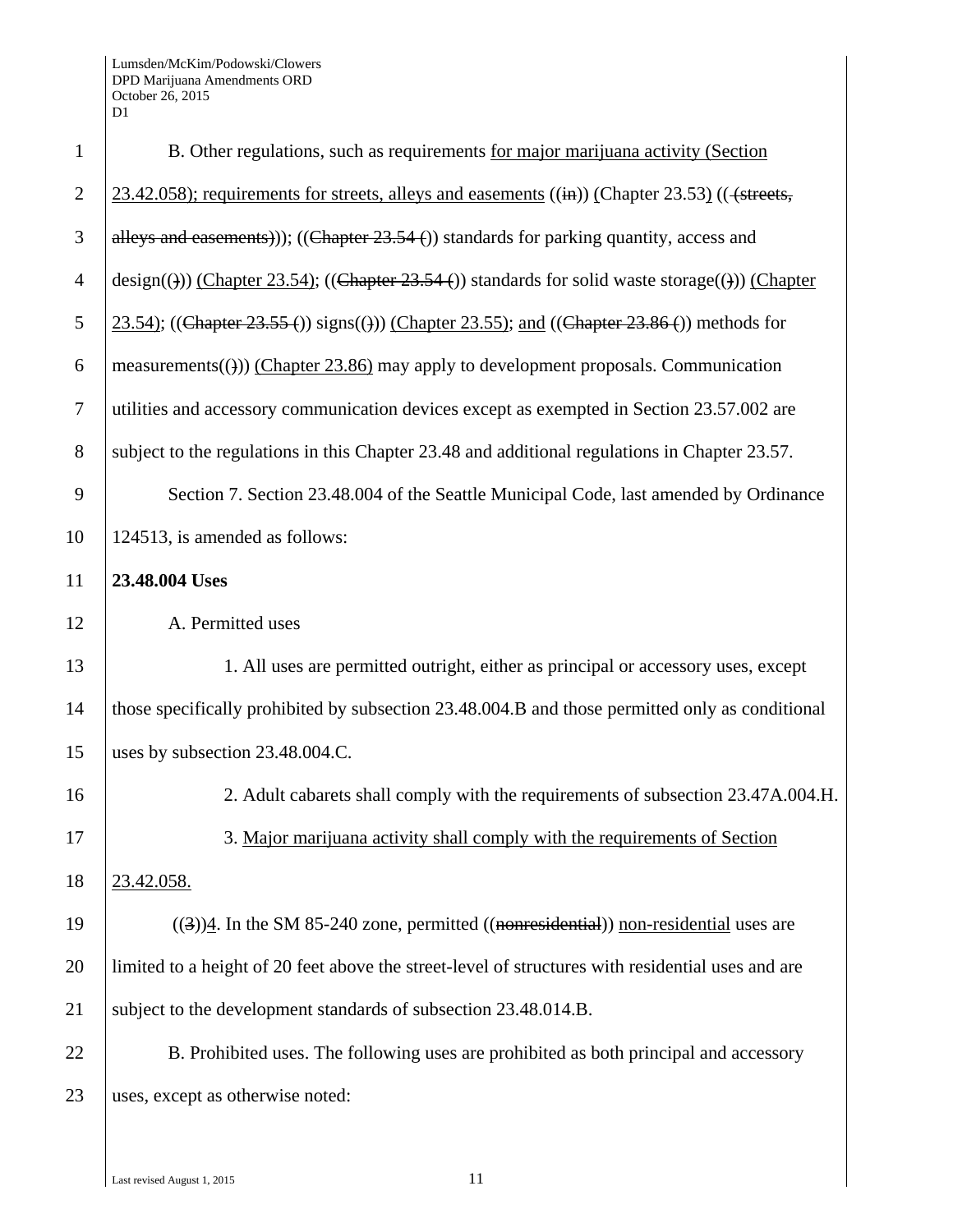|                | Lumsden/McKim/Podowski/Clowers<br>DPD Marijuana Amendments ORD<br>October 26, 2015<br>D1 |
|----------------|------------------------------------------------------------------------------------------|
| $\mathbf{1}$   | 1. All high-impact uses;                                                                 |
| $\overline{2}$ | 2. All heavy manufacturing uses;                                                         |
| 3              | 3. General manufacturing uses greater than 25,000 square feet of gross floor area        |
| $\overline{4}$ | for an individual business establishment;                                                |
| 5              | 4. Drive-in businesses, except gas stations;                                             |
| 6              | 5. Jails;                                                                                |
| 7              | 6. Adult motion picture theaters and adult panorams;                                     |
| 8              | 7. Outdoor storage, except for outdoor storage associated with florists and              |
| 9              | horticulture uses;                                                                       |
| 10             | 8. Principal use surface parking;                                                        |
| 11             | 9. Animal shelters and kennels;                                                          |
| 12             | 10. Animal husbandry;                                                                    |
| 13             | 11. Park and pool lots;                                                                  |
| 14             | 12. Park and ride lots;                                                                  |
| 15             | 13. Work release centers;                                                                |
| 16             | 14. Recycling;                                                                           |
| 17             | 15. Solid waste management; and                                                          |
| 18             | 16. Mobile home parks.                                                                   |
| 19             | C. Conditional uses                                                                      |
| 20             | 1. Conditional uses are subject to the procedures described in Chapter 23.76,            |
| 21             | Procedures for Master Use Permits and Council Land Use Decisions, and shall meet the     |
| 22             | provisions of both Section 23.42.042 and this subsection 23.48.004.C.                    |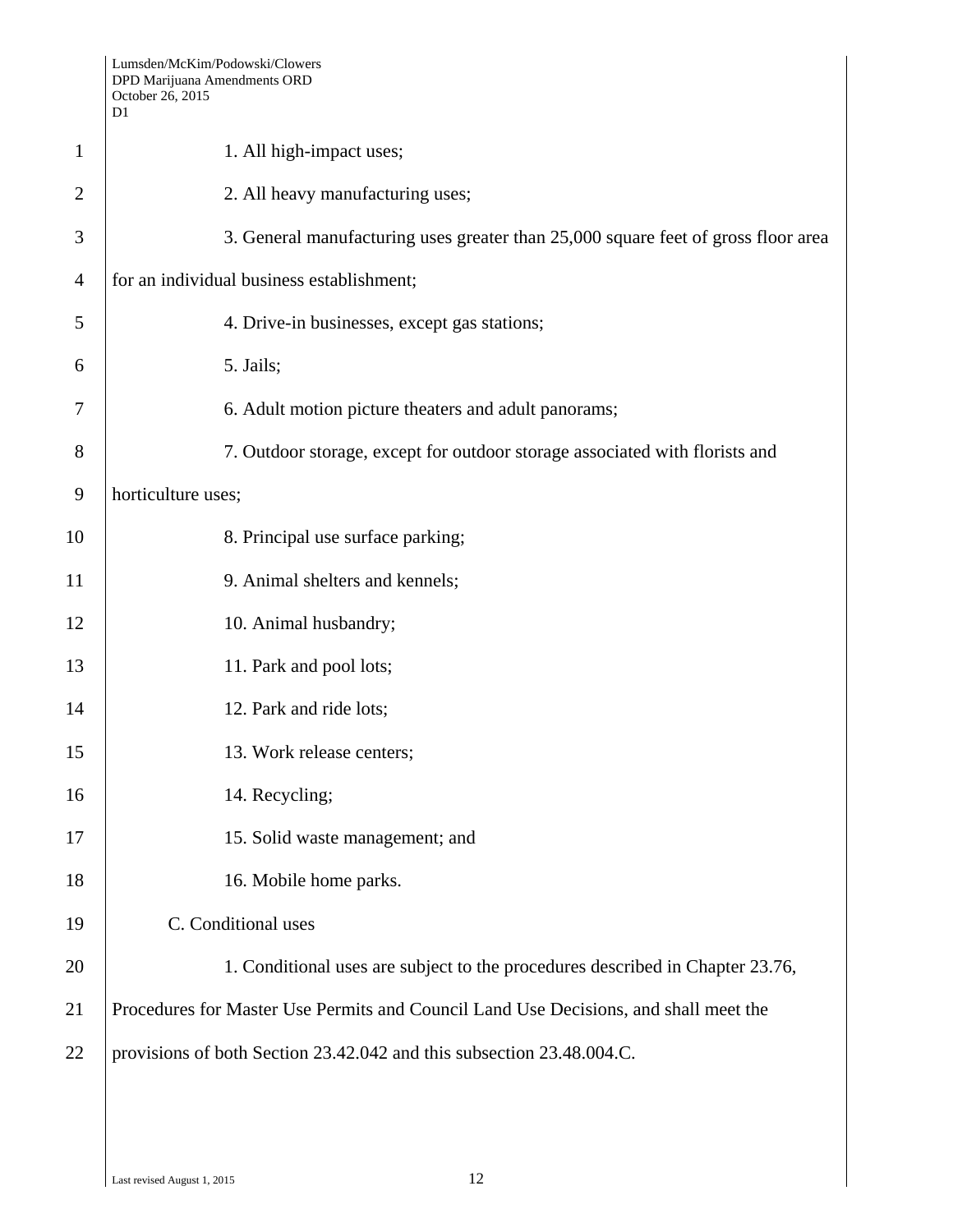| $\mathbf{1}$   | 2. Mini-warehouses and warehouses may be permitted by the Director as                             |  |  |  |  |
|----------------|---------------------------------------------------------------------------------------------------|--|--|--|--|
| $\overline{2}$ | administrative conditional uses if:                                                               |  |  |  |  |
| 3              | a. The street-level portion of a mini-warehouse or warehouse only fronts                          |  |  |  |  |
| $\overline{4}$ | on an east/west oriented street, or an alley; and                                                 |  |  |  |  |
| 5              | b. Vehicular entrances, including those for loading operations, will not                          |  |  |  |  |
| 6              | disrupt traffic or transit routes; and                                                            |  |  |  |  |
| 7              | c. The traffic generated will not disrupt the pedestrian character of an area                     |  |  |  |  |
| 8              | by significantly increasing the potential for pedestrian-vehicle conflicts.                       |  |  |  |  |
| 9              | D. Required street-level uses                                                                     |  |  |  |  |
| 10             | 1. One or more of the uses listed in this subsection 23.48.004.D are required at                  |  |  |  |  |
| 11             | street-level on all lots abutting streets designated as Class 1 Pedestrian Streets shown on Map A |  |  |  |  |
| 12             | for 23.48.014, except as required in subsection 23.48.004.D.3. The following uses qualify as      |  |  |  |  |
| 13             | required street-level uses:                                                                       |  |  |  |  |
| 14             | a. General sales and service uses;                                                                |  |  |  |  |
| 15             | b. Eating and drinking establishments;                                                            |  |  |  |  |
| 16             | c. Entertainment uses;                                                                            |  |  |  |  |
| 17             | d. Public libraries;                                                                              |  |  |  |  |
| 18             | e. Public parks; and                                                                              |  |  |  |  |
| 19             | f. Arts facilities.                                                                               |  |  |  |  |
| 20             | 2. Standards for required street-level uses. Required street-level uses shall meet                |  |  |  |  |
| 21             | the development standards in subsection 23.48.014.E.                                              |  |  |  |  |
| 22             | 3. Within the SM 160/85-240 zone, for development meeting the standards in                        |  |  |  |  |
| 23             | subsection 23.48.017.B, structures with a street-facing ((facade)) facade along 8th Avenue N. or  |  |  |  |  |
|                |                                                                                                   |  |  |  |  |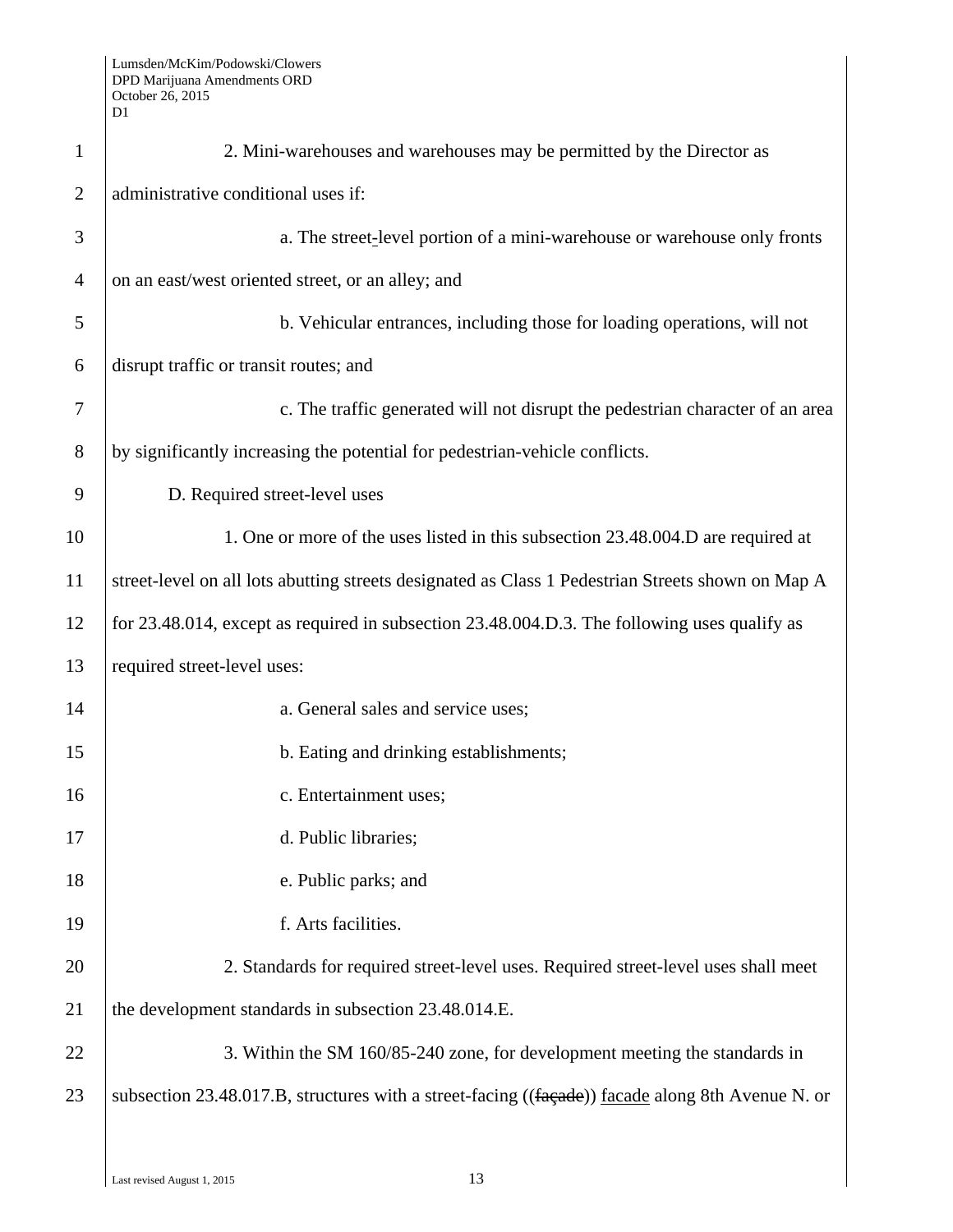| $\mathbf{1}$   | a designated neighborhood green street (Map A for 23.48.014) shall have a minimum of 10            |
|----------------|----------------------------------------------------------------------------------------------------|
| $\mathfrak{2}$ | percent of the length of the street-level portion of that street-facing facade occupied by general |
| 3              | sales and service uses, eating and drinking establishments, or entertainment uses, that shall meet |
| $\overline{4}$ | the development standards for required street-level uses in subsection 23.48.014.E.                |
| 5              | Section 8. Section 23.48.028 of the Seattle Municipal Code, last amended by Ordinance              |
| 6              | 124172, is amended as follows:                                                                     |
| $\tau$         | 23.48.028 Odor standards                                                                           |
| 8              | All permitted uses and activities are subject to the odor standards of Section 23.47A.020.         |
| 9              | Section 9. Section 23.49.002 of the Seattle Municipal Code, which section was last                 |
| 10             | amended by Ordinance 122054, is amended as follows:                                                |
| 11             | 23.49.002 Scope of provisions $((.)$                                                               |
| 12             | A. This $((e))$ Chapter 23.49 details those authorized uses and their development standards        |
| 13             | which are or may be permitted in downtown zones: Downtown Office Core 1 (DOC1),                    |
| 14             | Downtown Office Core 2 (DOC2), Downtown Retail Core (DRC), Downtown Mixed                          |
| 15             | Commercial (DMC), Downtown Mixed Residential (DMR), Pioneer Square Mixed (PSM),                    |
| 16             | International District Mixed (IDM), International District Residential (IDR), Downtown             |
| 17             | Harborfront 1 (DH1), Downtown Harborfront 2 (DH2), and Pike Market Mixed (PMM).                    |
| 18             | B. Property in the following special districts: Pike Place Market Urban Renewal Area,              |
| 19             | Pike Place Market Historic District, Pioneer Square Preservation District, International Special   |
| 20             | Review District, and the Shoreline District, are subject to both the requirements of this          |
| 21             | $((e))$ Chapter 23.49 and the regulations of the district.                                         |
| 22             | C. Standards and guidelines for amenity features are found in the Downtown Amenity                 |
| 23             | Standards.                                                                                         |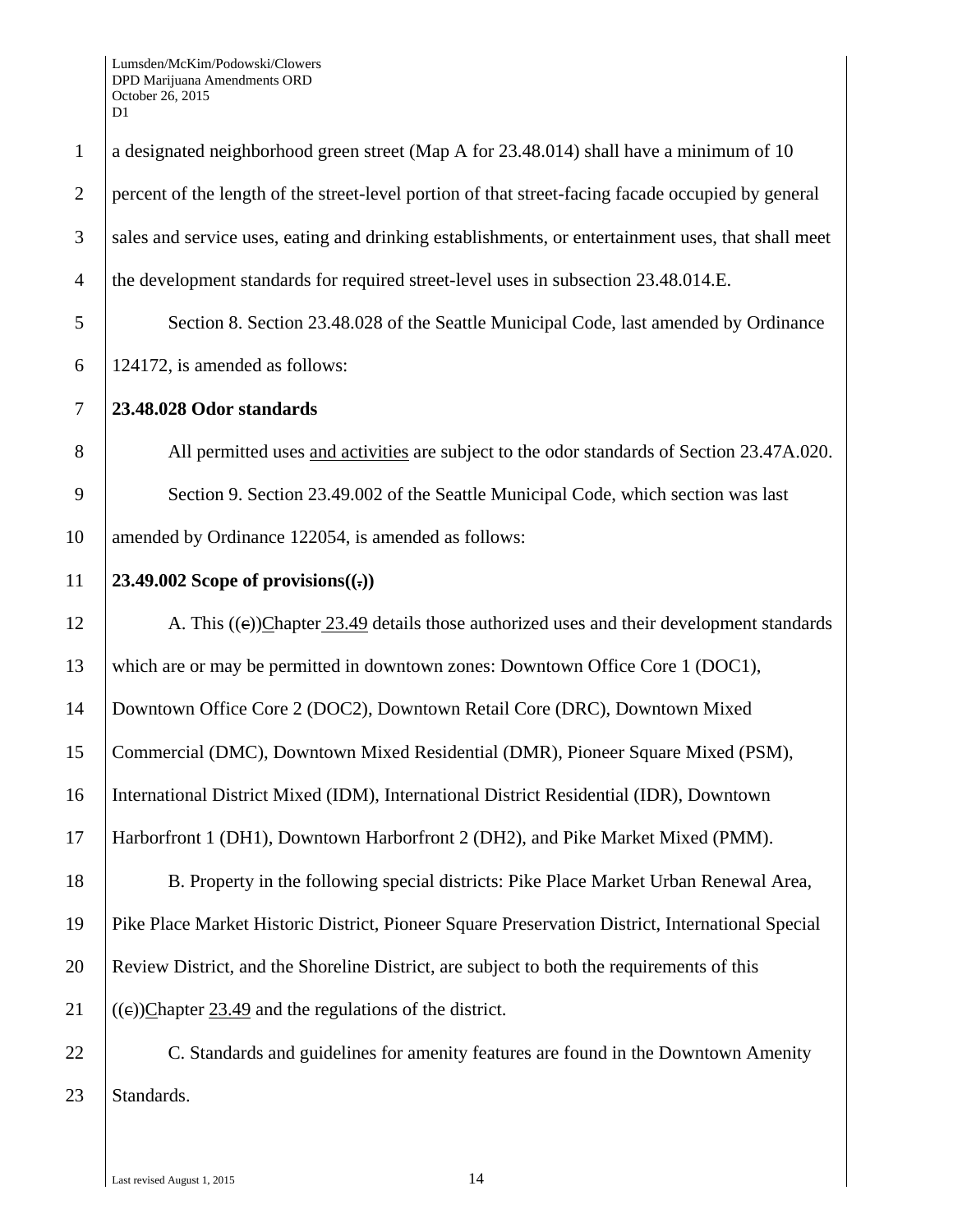| $\mathbf{1}$   | D. Requirements for alley improvements are provided in Chapter 23.53. Standards for               |
|----------------|---------------------------------------------------------------------------------------------------|
| $\overline{2}$ | design of parking are provided in Chapter 23.54. Signs shall be regulated by Chapter 23.55.       |
| 3              | Methods for measurements are provided in Chapter 23.86.                                           |
| 4              | E. Communication utilities and accessory communication devices except as exempted in              |
| 5              | Section 23.57.002 are subject to the regulations in this $((e))$ Chapter 23.49 and additional     |
| 6              | regulations in Chapter 23.57.                                                                     |
| 7              | F. Major marijuana activity is subject to the regulations in this Chapter 23.49 and               |
| 8              | additional regulations in Section 23.42.058.                                                      |
| 9              | Section 10. Subsection 23.49.025.A of the Seattle Municipal Code, which section was               |
| 10             | last amended by Ordinance 124378, is amended as follows:                                          |
| 11             | 23.49.025 Odor, noise, light/glare, and solid waste recyclable materials storage space            |
| 12             | standards                                                                                         |
| 13             | A. The venting of odors, fumes, vapors, smoke, cinders, dust, and gas shall be at least 10        |
| 14             | feet above finished sidewalk grade, and directed away from ((residential)) uses within 50 feet of |
| 15             | the vent.                                                                                         |
| 16             | 1. Major odor sources                                                                             |
| 17             | a. Uses that employ the following odor-emitting processes or activities are                       |
| 18             | considered major odor sources:                                                                    |
| 19             | 1) Lithographic, rotogravure, or flexographic printing;                                           |
| 20             | $2)$ Film burning;                                                                                |
| 21             | 3) Fiberglassing;                                                                                 |
| 22             | 4) Selling of gasoline and/or storage of gasoline in tanks larger                                 |
| 23             | than 260 gallons;                                                                                 |
|                |                                                                                                   |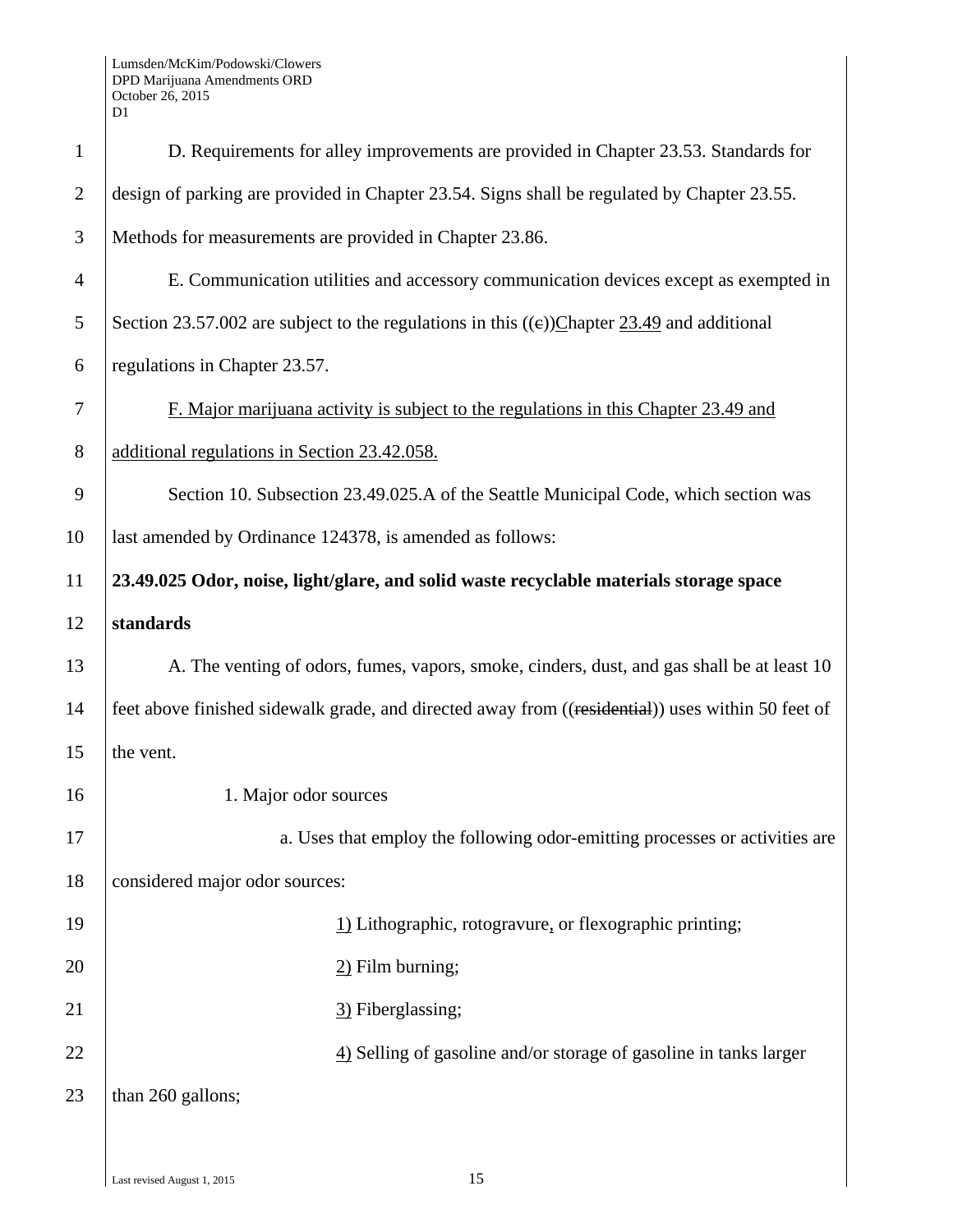|        | Lumsden/McKim/Podowski/Clowers<br>DPD Marijuana Amendments ORD<br>October 26, 2015<br>D1     |                                                                                                    |  |  |  |
|--------|----------------------------------------------------------------------------------------------|----------------------------------------------------------------------------------------------------|--|--|--|
| 1      |                                                                                              | 5) Handling of heated tars and asphalts;                                                           |  |  |  |
| 2      |                                                                                              | 6) Incinerating (commercial);                                                                      |  |  |  |
| 3      |                                                                                              | 7) Metal plating;                                                                                  |  |  |  |
| 4      |                                                                                              | 8) Use of boilers (greater than 106 British thermal units per hour,                                |  |  |  |
| 5      | 10,000 pounds steam per hour, or 30 boiler horsepower);                                      |                                                                                                    |  |  |  |
| 6      |                                                                                              | 9) Production or processing activities associated with major                                       |  |  |  |
| $\tau$ | marijuana activity; and                                                                      |                                                                                                    |  |  |  |
| 8      |                                                                                              | 10) Other uses creating similar odor impacts.                                                      |  |  |  |
| 9      |                                                                                              | b. Uses that employ the following processes are considered major odor                              |  |  |  |
| 10     | sources, unless the entire activity is conducted as part of a commercial use other than food |                                                                                                    |  |  |  |
| 11     | processing or heavy commercial services:                                                     |                                                                                                    |  |  |  |
| 12     |                                                                                              | $\underline{1}$ Cooking of grains;                                                                 |  |  |  |
| 13     |                                                                                              | 2) Smoking of food or food products;                                                               |  |  |  |
| 14     |                                                                                              | 3) Fish or fishmeal processing;                                                                    |  |  |  |
| 15     |                                                                                              | 4) Coffee or nut roasting;                                                                         |  |  |  |
| 16     |                                                                                              | 5) Deep fat frying;                                                                                |  |  |  |
| 17     |                                                                                              | 6) Dry cleaning; and                                                                               |  |  |  |
| 18     |                                                                                              | $\frac{7}{2}$ Other uses creating similar odor impacts.                                            |  |  |  |
| 19     |                                                                                              | 2. Review of $((M))$ major $((O))$ odor $((S))$ sources. When an application is made for           |  |  |  |
| 20     |                                                                                              | a use which is a major odor source, the Director, in consultation with the Puget Sound Clean Air   |  |  |  |
| 21     |                                                                                              | Agency (PSCAA), shall determine the appropriate measures to be taken by the applicant in order     |  |  |  |
| 22     |                                                                                              | to significantly reduce potential odor emissions and airborne pollutants. The measures to be       |  |  |  |
| 23     |                                                                                              | taken shall be specified on plans submitted to the Director, and may be required as conditions for |  |  |  |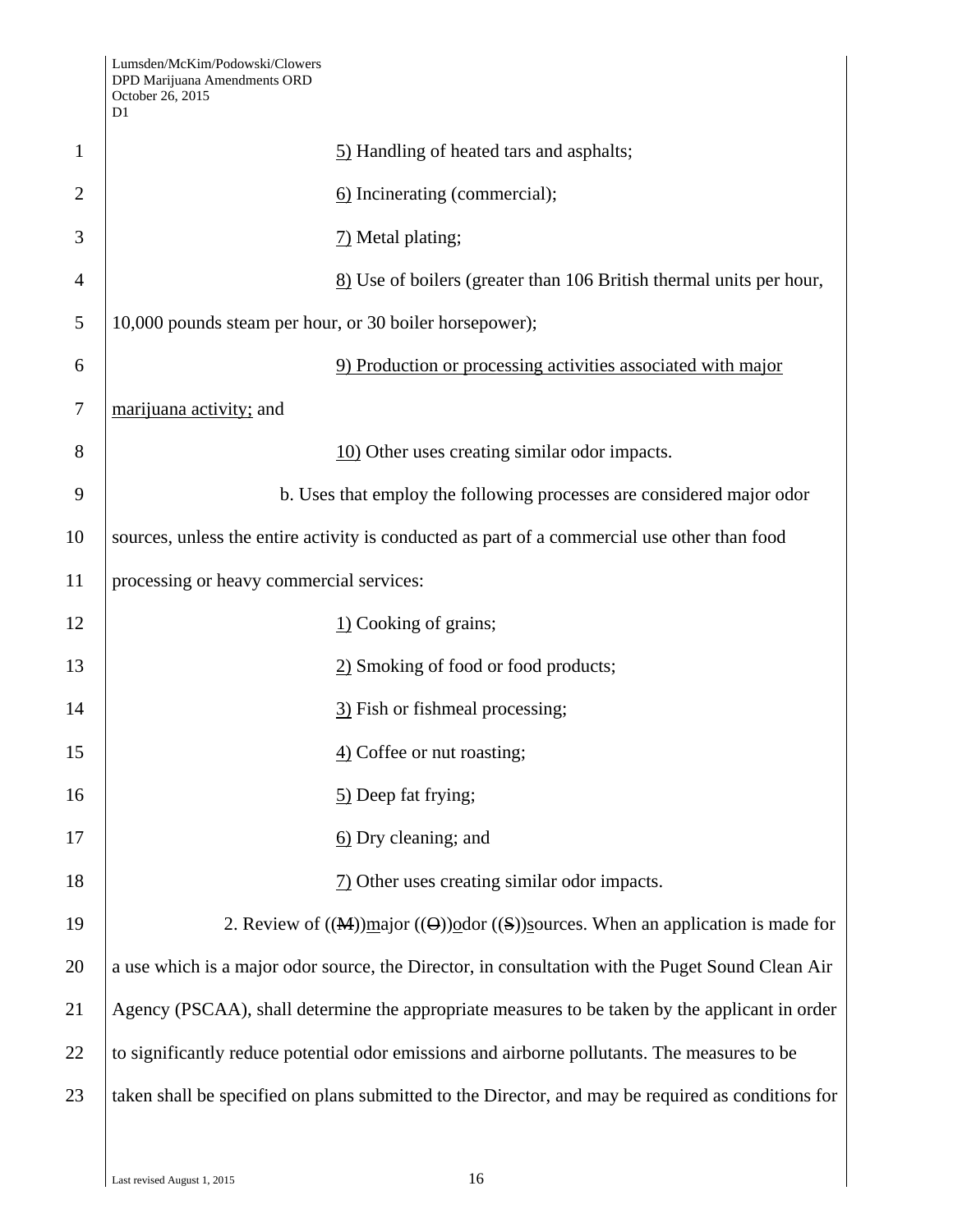| $\mathbf{1}$   | the issuance of any permit. After a permit has been issued, any measures that were required by                |
|----------------|---------------------------------------------------------------------------------------------------------------|
| $\overline{2}$ | the permit shall be maintained.                                                                               |
| 3              | ***                                                                                                           |
| 4              | Section 11. Section 23.49.042 of the Seattle Municipal Code, last amended by Ordinance                        |
| 5              | 122054, is amended as follows:                                                                                |
| 6              | 23.49.042 Downtown Office Core 1, Downtown Office Core 2, and Downtown Mixed                                  |
| $\tau$         | Commercial permitted uses $((.)$                                                                              |
| 8              | The provisions of this $((s))$ Section 23.49.042 apply in DOC1, DOC2, and DMC zones.                          |
| 9              | A. All uses ((shall be)) are permitted outright except those specifically prohibited by                       |
| 10             | Section 23.49.044 $((,))$ and those permitted only as conditional uses by Section 23.49.046 $((, \text{and})$ |
| 11             | $\phi$ ))Parking ((, which shall be regulated by)) is allowed pursuant to Section 23.49.045, and major        |
| 12             | marijuana activity is allowed pursuant to Section 23.42.058.                                                  |
| 13             | B. All uses not prohibited shall be permitted as either principal or accessory uses.                          |
| 14             | C. Public $(F)$ facilities $((.)$                                                                             |
| 15             | 1. Except as provided in $((S))$ subsection 23.49.046.D <sub>1</sub> .2, uses in public facilities            |
| 16             | that are most similar to uses permitted outright under this $((e))$ Chapter 23.49 shall also be               |
| 17             | permitted outright subject to the same use regulations and development standards that govern the              |
| 18             | similar uses.                                                                                                 |
| 19             | 2. Essential $(\mathbf{P})$ public $(\mathbf{F})$ facilities. Permitted essential public facilities shall     |
| 20             | also be reviewed according to the provisions of Chapter 23.80, Essential Public Facilities.                   |
| 21             | Section 12. Section 23.49.090 of the Seattle Municipal Code, last amended by Ordinance                        |
| 22             | 120443, is amended as follows:                                                                                |
| 23             | 23.49.090 Downtown Retail Core, permitted uses $((.)$                                                         |
|                |                                                                                                               |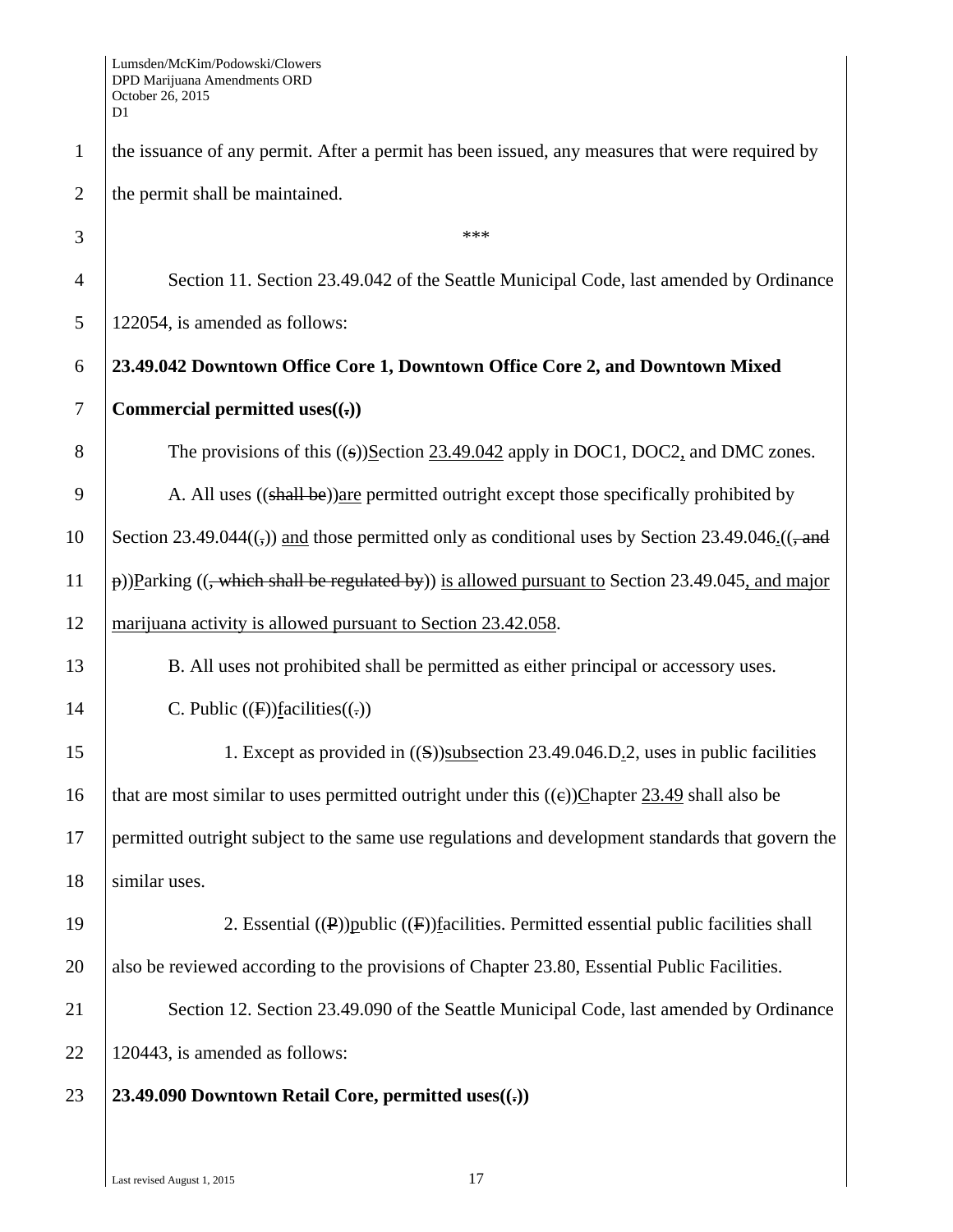| $\mathbf{1}$   | A. All uses ((shall be)) are permitted outright except those which are specifically                                     |
|----------------|-------------------------------------------------------------------------------------------------------------------------|
| $\overline{2}$ | prohibited by Section 23.49.092( $\left(\frac{1}{2}\right)$ ) and those which are permitted only as conditional uses by |
| 3              | Section 23.49.096. $((\text{and } p))$ Parking $((\text{which shall be regulated by}))$ is allowed subject to           |
| $\overline{4}$ | Section 23.49.094 and major marijuana activity is allowed subject to Section 23.42.058.                                 |
| 5              | B. All uses not prohibited shall be permitted as either principal or accessory uses.                                    |
| 6              | C. Public $(F)$ facilities $((.)$                                                                                       |
| 7              | 1. Except as provided in Section 23.49.096, uses in public facilities that are most                                     |
| $8\,$          | similar to uses permitted outright under this $((e))$ Chapter 23.49 shall also be permitted outright                    |
| 9              | subject to the same use regulations and development standards that govern the similar uses.                             |
| 10             | 2. Essential $((P))$ public $((F))$ facilities. Permitted essential public facilities shall                             |
| 11             | also be reviewed according to the provisions of Chapter 23.80, Essential Public Facilities.                             |
| 12             | Section 13. Section 23.49.142 of the Seattle Municipal Code, last amended by Ordinance                                  |
| 13             | 118672, is amended as follows:                                                                                          |
| 14             | 23.49.142 Downtown Mixed Residential, permitted uses.                                                                   |
| 15             | A. All uses ((shall be)) are permitted outright except those specifically prohibited by                                 |
| 16             | Section 23.49.144 $((,))$ and those permitted only as conditional uses by Section 23.49.148. $((, and)$                 |
| 17             | p))Parking, ((which shall be regulated by)) is permitted pursuant to Section 23.49.146, and major                       |
| 18             | marijuana activity is allowed pursuant to Section 23.42.058.                                                            |
| 19             | B. All uses not prohibited ((shall be)) are permitted as either principal or accessory uses.                            |
| 20             | C. Public $(F)$ facilities $((.)$                                                                                       |
| 21             | 1. Except as provided in ((Section 23.49.148 D2))subsection 23.49.148.D.2, uses                                         |
| 22             | in public facilities that are most similar to uses permitted outright under this $((e))$ Chapter 23.49                  |
|                |                                                                                                                         |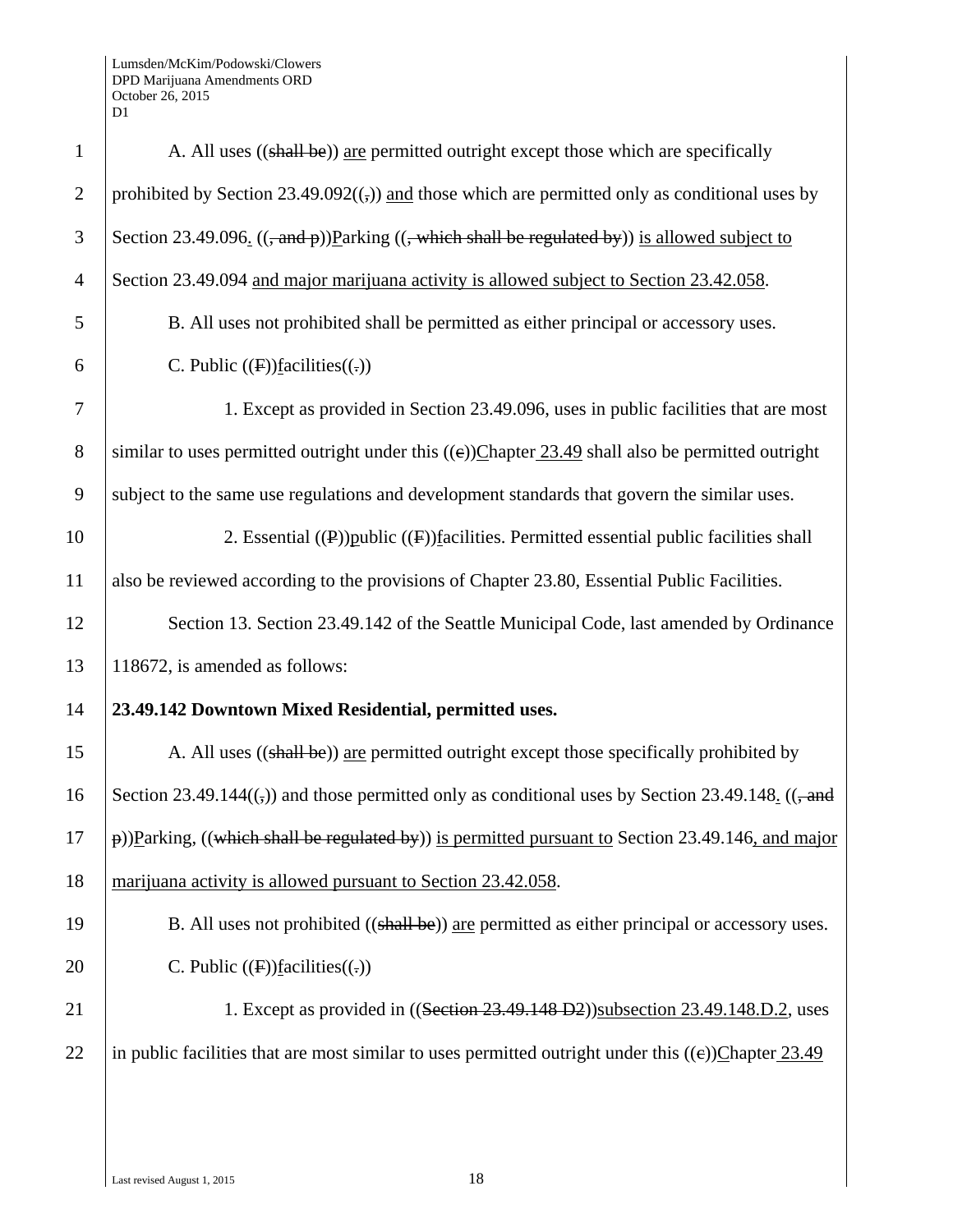| $\mathbf{1}$   | $((shall))$ are also $((be))$ permitted outright subject to the same use regulations and development |
|----------------|------------------------------------------------------------------------------------------------------|
| $\overline{2}$ | standards that govern the similar uses.                                                              |
| 3              | 2. Essential $((P))$ public $((F))$ facilities. Permitted essential public facilities shall          |
| $\overline{4}$ | also be reviewed according to the provisions of Chapter 23.80, Essential Public Facilities.          |
| 5              | Section 14. Section 23.49.300 of the Seattle Municipal Code, last amended by Ordinance               |
| 6              | 117430, is amended as follows:                                                                       |
| $\tau$         | 23.49.300 Downtown Harborfront 1, uses $((.)$                                                        |
| 8              | A. Uses that ((shall be)) are permitted or prohibited in Downtown Harborfront 1 are                  |
| 9              | ((determined by the)) identified in Chapter 23.60A, the Seattle Shoreline Master Program, except     |
| 10             | that major marijuana activity is prohibited.                                                         |
| 11             | B. Essential $((P))$ public $((F))$ facilities. Permitted essential public facilities shall also be  |
| 12             | reviewed according to the provisions of Chapter 23.80, Essential Public Facilities.                  |
| 13             | Section 15. Section 23.49.320 of the Seattle Municipal Code, last amended by Ordinance               |
| 14             | 122311, is amended as follows:                                                                       |
| 15             | 23.49.320 Downtown Harborfront 2, prohibited uses((x))                                               |
| 16             | The following uses $((\text{shall be}))$ are prohibited as both principal and accessory uses:        |
| 17             | A. Drive-in businesses, except gas stations located in parking garages;                              |
| 18             | B. Outdoor storage, except when accessory to water-dependent or water-related uses                   |
| 19             | located in Downtown Harborfront 1 or Downtown Harborfront 2;                                         |
| 20             | C. Adult motion picture theaters and adult panorams;                                                 |
| 21             | D. All general and heavy manufacturing uses;                                                         |
| 22             | E. Solid waste management;                                                                           |
| 23             | F. Recycling;                                                                                        |
|                |                                                                                                      |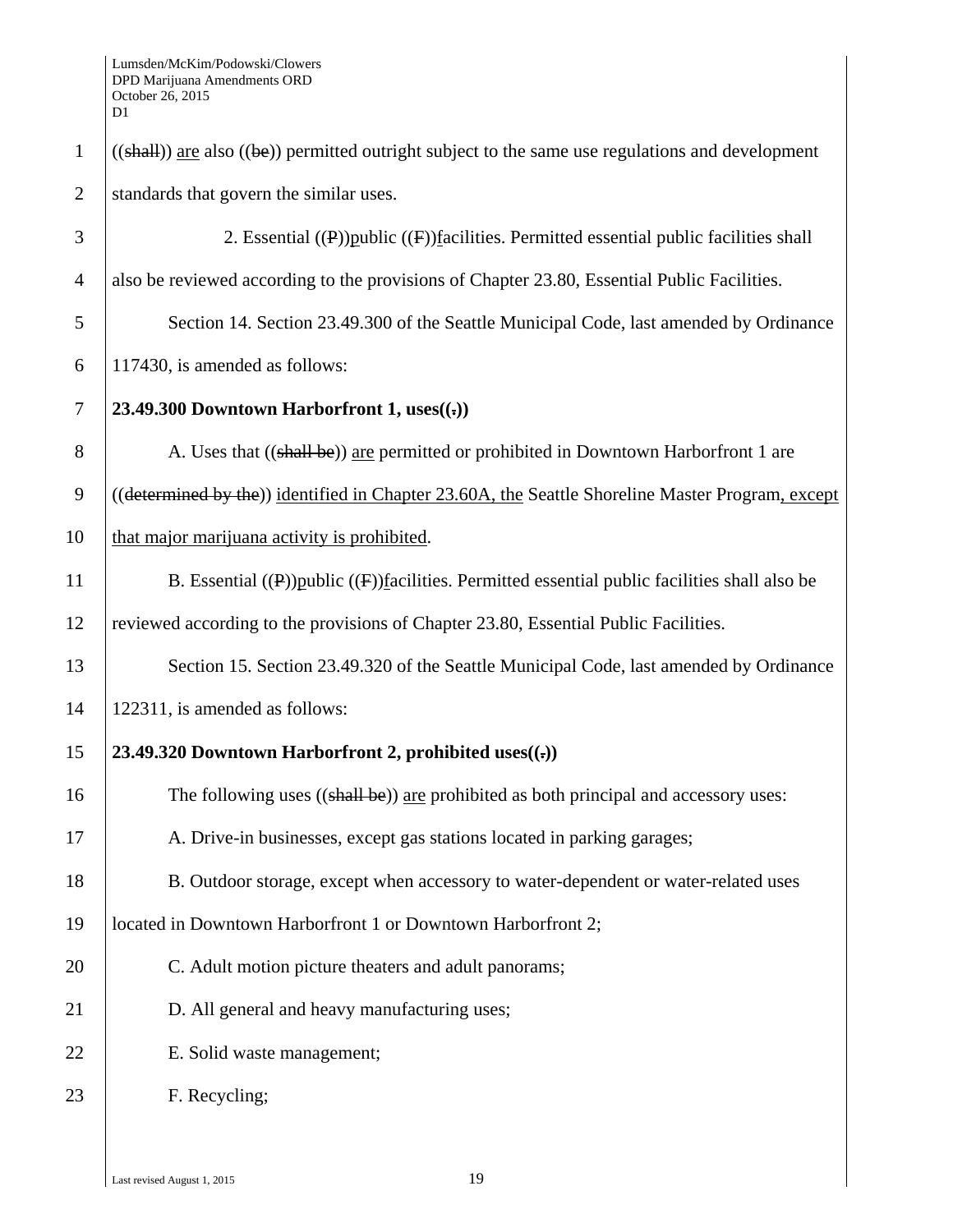|                | D1                                                                                         |  |  |  |  |  |  |
|----------------|--------------------------------------------------------------------------------------------|--|--|--|--|--|--|
| $\mathbf{1}$   | G. All high-impact uses; $((and))$                                                         |  |  |  |  |  |  |
| $\overline{2}$ | H. Work-release centers $((.)$ ; and                                                       |  |  |  |  |  |  |
| 3              | I. Major marijuana activity.                                                               |  |  |  |  |  |  |
| 4              | Section 16. Subsection 23.49.338.A of the Seattle Municipal Code, which section was        |  |  |  |  |  |  |
| 5              | last amended by Ordinance 122311, is amended as follows:                                   |  |  |  |  |  |  |
| 6              | 23.49.338 Pike Market Mixed, prohibited uses.                                              |  |  |  |  |  |  |
| 7              | A. The following uses are prohibited as both principal and accessory uses in areas outside |  |  |  |  |  |  |
| 8              | of the Pike Place Market Historical District, Map 1K:                                      |  |  |  |  |  |  |
| 9              | 1. Drive-in businesses, except gas stations located in parking garages;                    |  |  |  |  |  |  |
| 10             | 2. Outdoor storage;                                                                        |  |  |  |  |  |  |
| 11             | 3. Adult motion picture theaters and adult panorams;                                       |  |  |  |  |  |  |
| 12             | 4. Transportation facilities, except principal use parking;                                |  |  |  |  |  |  |
| 13             | 5. Major communication utilities;                                                          |  |  |  |  |  |  |
| 14             | 6. All general manufacturing uses;                                                         |  |  |  |  |  |  |
| 15             | 7. Solid waste management;                                                                 |  |  |  |  |  |  |
| 16             | 8. Recycling;                                                                              |  |  |  |  |  |  |
| 17             | 9. All industrial uses;                                                                    |  |  |  |  |  |  |
| 18             | 10. Jails; $((and))$                                                                       |  |  |  |  |  |  |
| 19             | 11. Work-release centers $((.)$ ; and                                                      |  |  |  |  |  |  |
| 20             | 12. Major marijuana activity.                                                              |  |  |  |  |  |  |
| 21             | ***                                                                                        |  |  |  |  |  |  |
| 22             | Section 17. Section 23.50.002 of the Seattle Municipal Code, was last amended by           |  |  |  |  |  |  |
| 23             | Ordinance 124105, is amended as follows:                                                   |  |  |  |  |  |  |
|                |                                                                                            |  |  |  |  |  |  |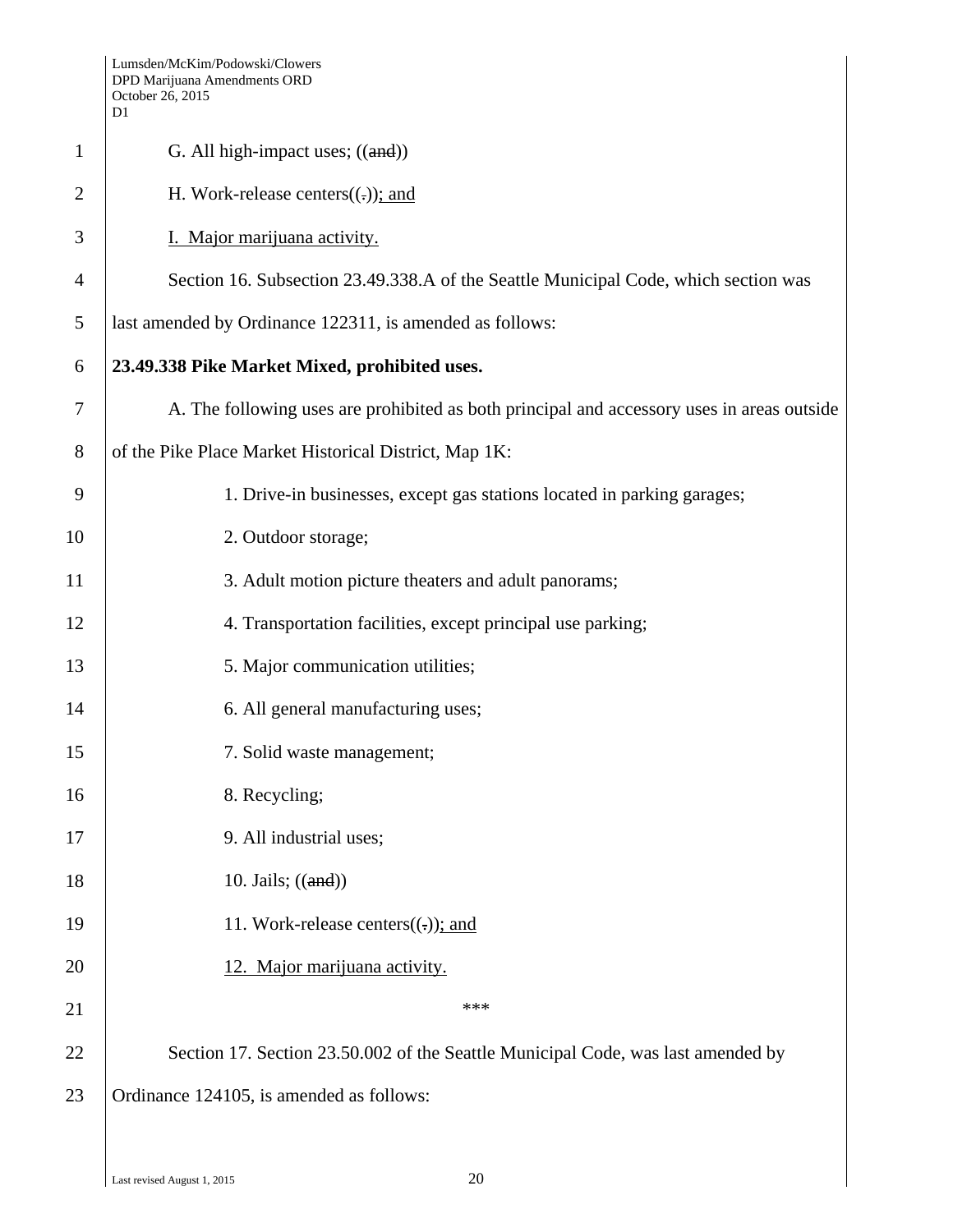## 1 **23.50.002 Scope of provisions**

2 A. There  $((shall be))$  are four  $((4))$  industrial classifications: General Industrial 1 (IG1), 3 General Industrial 2 (IG2), Industrial Buffer (IB), and Industrial Commercial (IC). This  $4 \mid ((e))$ Chapter 23.50 describes the authorized uses and development standards for the Industrial 5 zones.

6 B. In addition to the regulations in this Chapter 23.50, certain industrial areas may be 7 regulated by other chapters or titles of the Seattle Municipal Code, including but not limited to: 8 Special Review Districts, Chapter 23.66; Landmark Districts, Chapter 25.12; or the Shoreline 9 District, Chapter 23.60A.

10 C. Communication utilities and accessory communication devices except as exempted in 11 Section 23.57.002 are subject to the regulations in this  $((e))$ Chapter 23.50 and additional 12 regulations in Chapter 23.57. Requirements for streets, alleys, and easements are provided in 13 Chapter 23.53. Standards for parking access and design are provided in Chapter 23.54. Signs are 14 | regulated by Chapter 23.55. Methods for measurements are provided in Chapter 23.86. 15 Definitions are in Chapter 23.84A.

16 D. For the purposes of this  $((e))$ Chapter 23.50, the terms "existing structures or uses" 17 mean those structures or uses which were established under permit, or for which a permit has 18 been granted and has not expired, or are substantially underway in accordance with ((Section 19 23.04.010 D))subsection 23.04.010.D, on ((the effective date of the ordinance codified in this 20 **chapter 23.50**)) October 5, 1987.

21 E. Major marijuana activity is subject to the regulations in this Chapter 23.50 and 22 additional regulations in Section 23.42.058.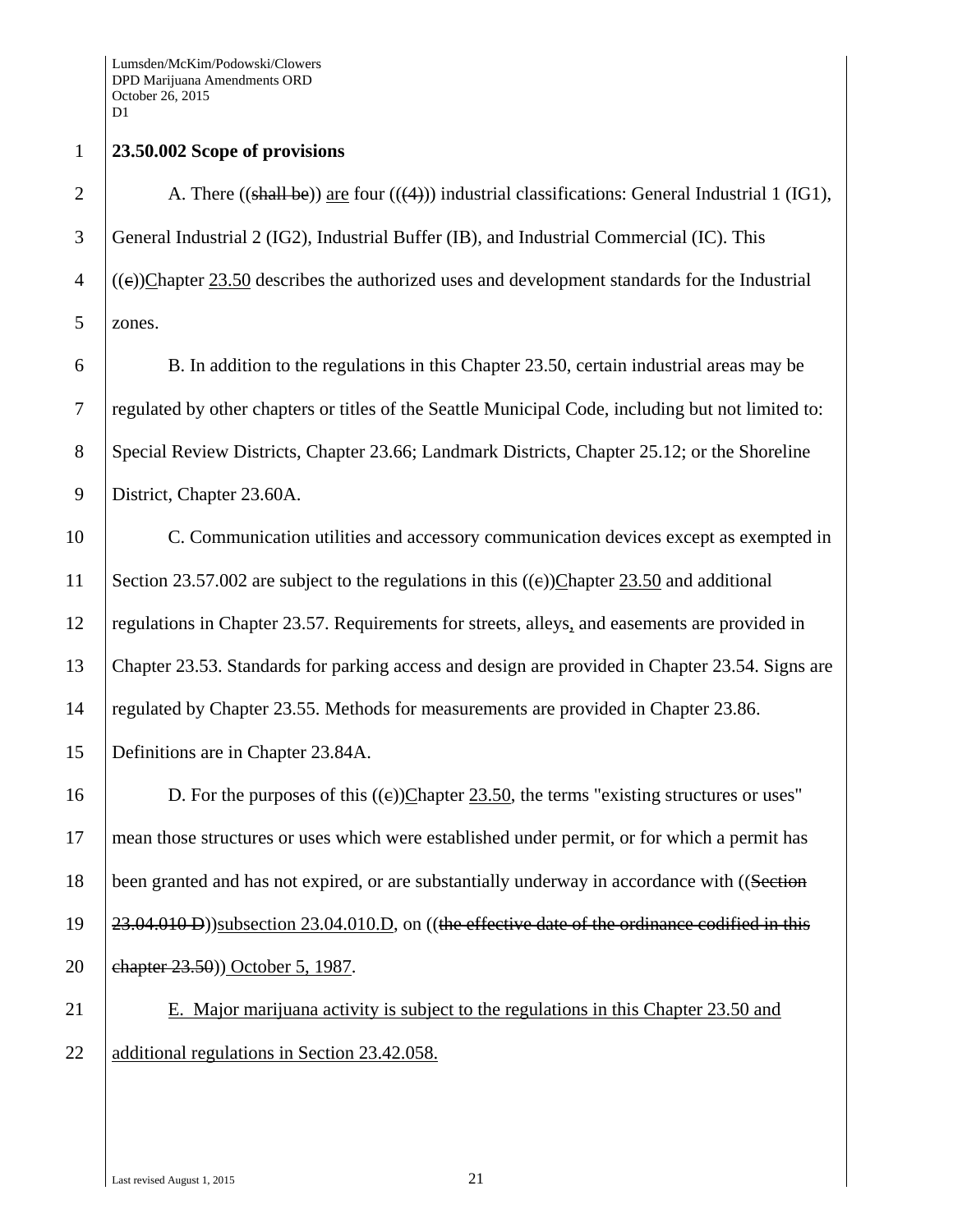| $\mathbf{1}$   | Section 18. Subsections 23.50.012.A, 23.50.012.B and Table A for 23.50.012 of the           |  |  |  |  |
|----------------|---------------------------------------------------------------------------------------------|--|--|--|--|
| $\overline{2}$ | Seattle Municipal Code, which section was last amended by Ordinance 124326, is amended as   |  |  |  |  |
| 3              | follows:                                                                                    |  |  |  |  |
| 4              | 23.50.012 Permitted and $((P))$ prohibited $((U))$ uses                                     |  |  |  |  |
| 5              | A. All uses are permitted outright, prohibited or permitted as a conditional use, according |  |  |  |  |
| 6              | to Table A for 23.50.012 and this Section 23.50.012.                                        |  |  |  |  |
| 7              | B. All permitted uses are allowed as either a principal use or an accessory use, unless     |  |  |  |  |
| 8              | otherwise indicated in Table A for 23.50.012.                                               |  |  |  |  |
| 9              | * * *                                                                                       |  |  |  |  |
|                | <b>Table A For 23.50.012</b>                                                                |  |  |  |  |
|                | Uses in Industrial $(\mathbf{Z})$ zones                                                     |  |  |  |  |
|                | <b>ED AND PROHIBITED USES BY ZONE))Permitted</b>                                            |  |  |  |  |

|                                             |           |       | Uses in Industrial $((\mathbf{Z}))$ zones |                                                    |                                      |
|---------------------------------------------|-----------|-------|-------------------------------------------|----------------------------------------------------|--------------------------------------|
|                                             |           |       |                                           | ((PERMITTED AND PROHIBITED USES BY ZONE))Permitted |                                      |
|                                             |           |       | and prohibited uses by zone               |                                                    |                                      |
| (( <b>UES</b> )) <b>U</b> ses               | <b>IB</b> | IC    | IG1 and IG2<br>(general)                  | IG1 in the<br>Duwamish M/I<br>Center               | IG2 in the<br>Duwamish M/I<br>Center |
| A. AGRICULTURAL USES                        |           |       |                                           |                                                    |                                      |
|                                             |           |       | ***                                       |                                                    |                                      |
| A.3. Community<br>$((G))$ garden $(19)$     | P(14)     | P(14) | P(14)                                     | P(14)                                              | P(14)                                |
| A.4. Horticulture                           | X         | X     | $\rm X$                                   | X                                                  | $\rm X$                              |
| A.5. Urban $((F))$ farm<br>(19)             | P(14)     | P(14) | P(14)                                     | P(14)                                              | P(14)                                |
|                                             |           |       | ***                                       |                                                    |                                      |
| <b>C. COMMERCIAL USES</b>                   |           |       |                                           |                                                    |                                      |
|                                             |           |       | ***                                       |                                                    |                                      |
| C.4. Food processing<br>and craft work (19) | P         | P     | P                                         | P                                                  | P                                    |
|                                             |           |       | ***                                       |                                                    |                                      |
| C.10. Sales and<br>services, general (19)   | P         | P     | P                                         | P                                                  | P                                    |
|                                             |           |       | ***                                       |                                                    |                                      |
| <b>E. INSTITUTIONS</b>                      |           |       |                                           |                                                    |                                      |
|                                             |           |       | ***                                       |                                                    |                                      |
| E.3. Colleges                               | EB        | EB    | EB(((17))18)<br>***                       | X(6)                                               | X(6)                                 |
|                                             |           |       |                                           |                                                    |                                      |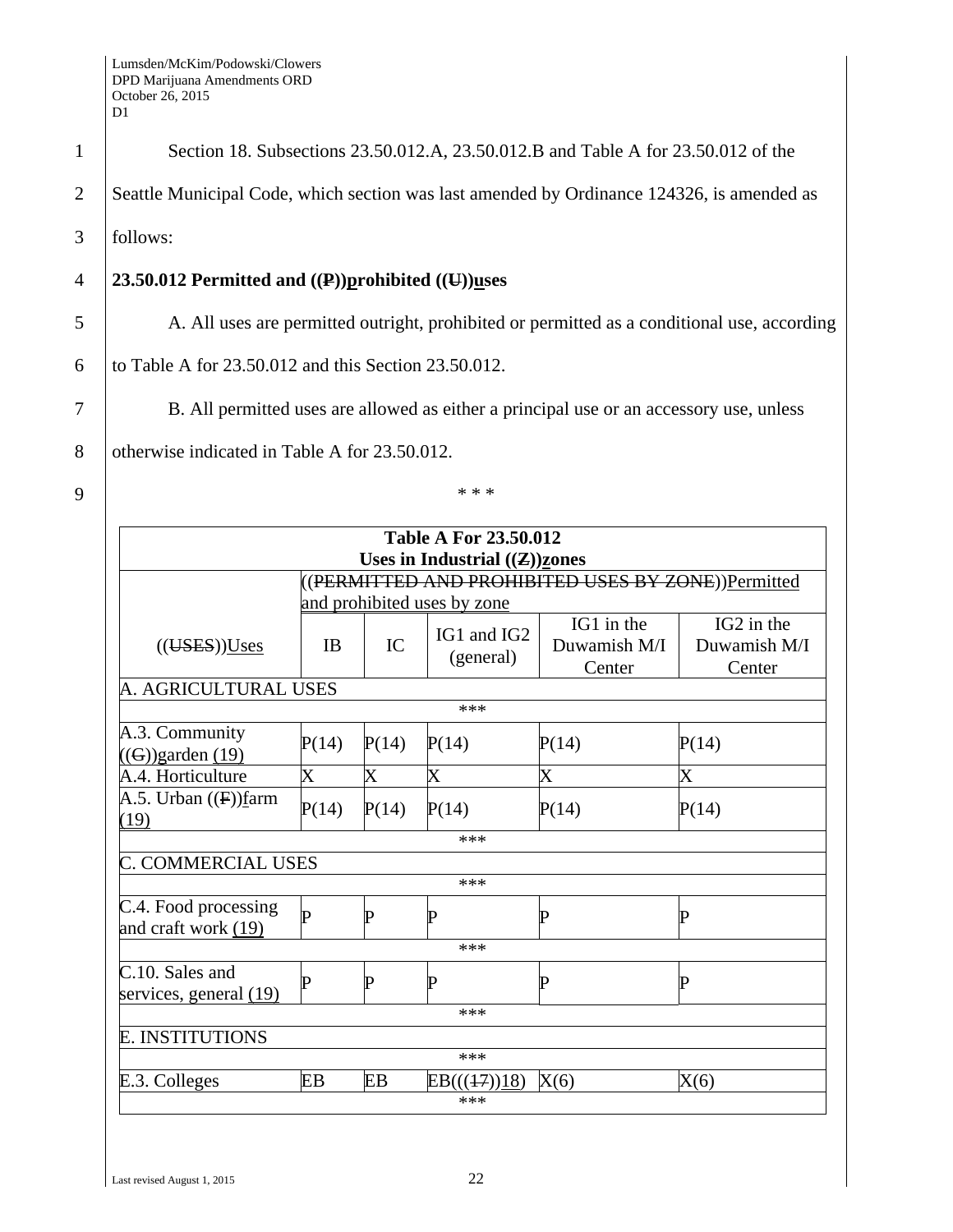|                                                                                                 |                                                                                                                                                                                                                                                                                                                                                                                                                                                                                                                                                                                                                         |                                 |    | <b>Table A For 23.50.012</b> |                                                                                     |                                                                                              |  |  |  |  |
|-------------------------------------------------------------------------------------------------|-------------------------------------------------------------------------------------------------------------------------------------------------------------------------------------------------------------------------------------------------------------------------------------------------------------------------------------------------------------------------------------------------------------------------------------------------------------------------------------------------------------------------------------------------------------------------------------------------------------------------|---------------------------------|----|------------------------------|-------------------------------------------------------------------------------------|----------------------------------------------------------------------------------------------|--|--|--|--|
| Uses in Industrial $((\mathbf{Z}))$ zones<br>((PERMITTED AND PROHIBITED USES BY ZONE))Permitted |                                                                                                                                                                                                                                                                                                                                                                                                                                                                                                                                                                                                                         |                                 |    |                              |                                                                                     |                                                                                              |  |  |  |  |
|                                                                                                 |                                                                                                                                                                                                                                                                                                                                                                                                                                                                                                                                                                                                                         | and prohibited uses by zone     |    |                              |                                                                                     |                                                                                              |  |  |  |  |
|                                                                                                 | (( <b>UES</b> )) <b>U</b> ses)                                                                                                                                                                                                                                                                                                                                                                                                                                                                                                                                                                                          | <b>IB</b>                       | IC | IG1 and IG2<br>(general)     | IG1 in the<br>Duwamish M/I<br>Center                                                | IG2 in the<br>Duwamish M/I<br>Center                                                         |  |  |  |  |
|                                                                                                 | <b>G. MANUFACTURING USES</b>                                                                                                                                                                                                                                                                                                                                                                                                                                                                                                                                                                                            |                                 |    |                              |                                                                                     |                                                                                              |  |  |  |  |
|                                                                                                 | G.1. Manufacturing,<br>light $(19)$                                                                                                                                                                                                                                                                                                                                                                                                                                                                                                                                                                                     | D                               | P  | P                            | P                                                                                   | $\mathbf P$                                                                                  |  |  |  |  |
|                                                                                                 | <b>KEY</b>                                                                                                                                                                                                                                                                                                                                                                                                                                                                                                                                                                                                              |                                 |    | ***                          |                                                                                     |                                                                                              |  |  |  |  |
|                                                                                                 | $(17)$ Subject to subsection 23.50.014.B.7.e.<br>(Editor's note This note goes to M.6.b., column IB.))<br>and that are water-dependent or water-related, as defined by Section 23.60.944, are permitted<br>in new and existing buildings in the Ballard/Interbay Northend Manufacturing $\&$ Industrial<br>Center.<br>$((Editor's note - This note goes to E.3., column IG1 and IG2 (general).))$<br>(19) Major marijuana activity is regulated by Section 23.42.058.<br>amended by Ordinance 124378, is amended as follows:<br>23.50.044 ((Industrial Buffer and Industrial Commercial))All Industrial zones—Standards |                                 |    | * * *<br>* * *               | Section 19. Section 23.50.044 of the Seattle Municipal Code, which section was last | $(((17)))(18)$ Research and education facilities that are a part of a college or university, |  |  |  |  |
|                                                                                                 | for major odor sources                                                                                                                                                                                                                                                                                                                                                                                                                                                                                                                                                                                                  |                                 |    |                              |                                                                                     |                                                                                              |  |  |  |  |
| A. Major odor sources in Industrial Buffer and Industrial Commercial zones                      |                                                                                                                                                                                                                                                                                                                                                                                                                                                                                                                                                                                                                         |                                 |    |                              |                                                                                     |                                                                                              |  |  |  |  |
|                                                                                                 |                                                                                                                                                                                                                                                                                                                                                                                                                                                                                                                                                                                                                         |                                 |    |                              |                                                                                     | 1. Uses that involve the following odor-emitting processes or activities shall be            |  |  |  |  |
| considered major odor sources:                                                                  |                                                                                                                                                                                                                                                                                                                                                                                                                                                                                                                                                                                                                         |                                 |    |                              |                                                                                     |                                                                                              |  |  |  |  |
|                                                                                                 |                                                                                                                                                                                                                                                                                                                                                                                                                                                                                                                                                                                                                         |                                 |    |                              | a. Lithographic, rotogravure, or flexographic printing;                             |                                                                                              |  |  |  |  |
|                                                                                                 |                                                                                                                                                                                                                                                                                                                                                                                                                                                                                                                                                                                                                         |                                 |    |                              |                                                                                     |                                                                                              |  |  |  |  |
|                                                                                                 |                                                                                                                                                                                                                                                                                                                                                                                                                                                                                                                                                                                                                         | $\underline{b}$ . Film burning; |    |                              |                                                                                     |                                                                                              |  |  |  |  |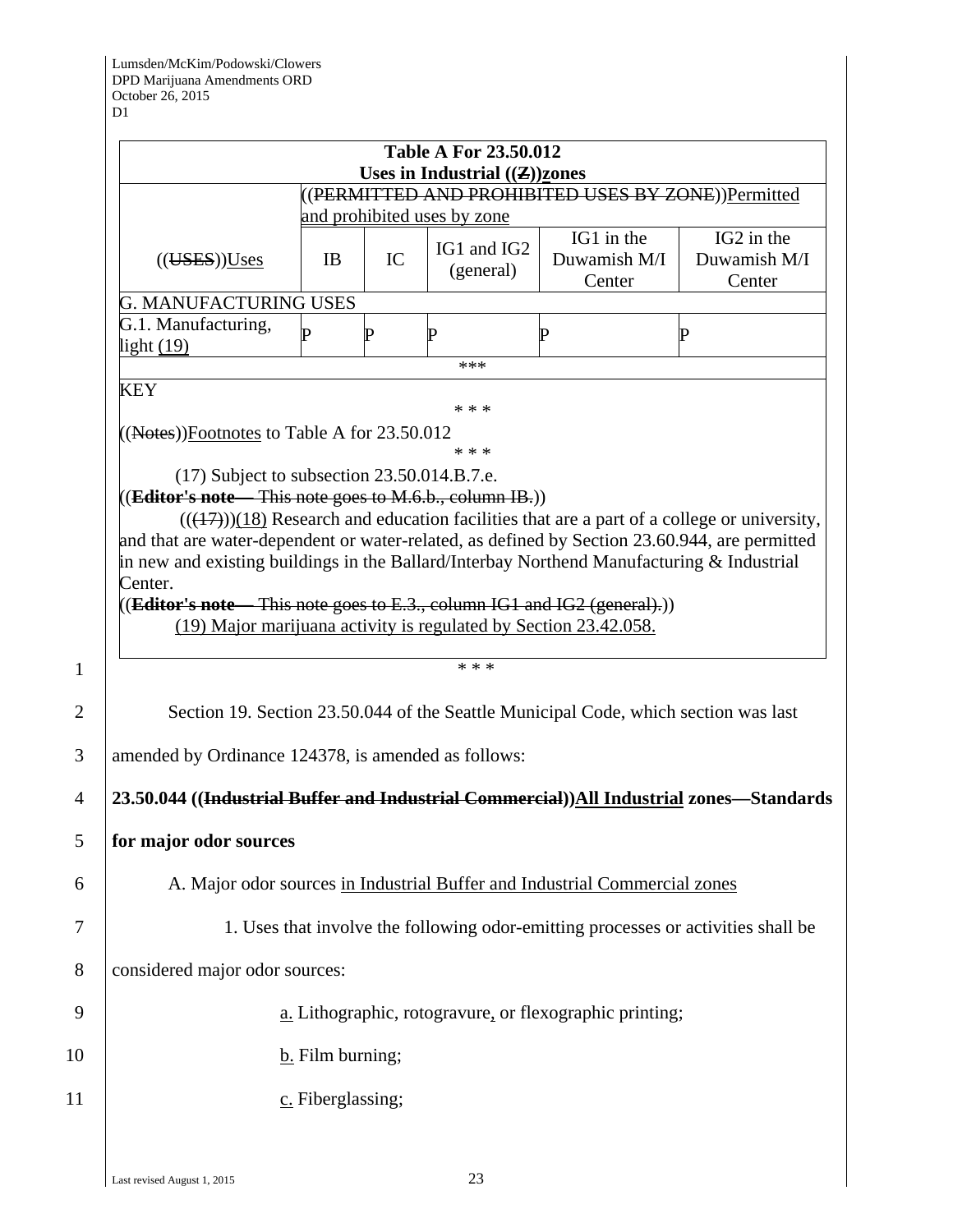|                | Lumsden/McKim/Podowski/Clowers<br>DPD Marijuana Amendments ORD<br>October 26, 2015<br>D1     |  |  |  |  |  |
|----------------|----------------------------------------------------------------------------------------------|--|--|--|--|--|
| $\mathbf{1}$   | $d$ . Selling of gasoline and/or storage of gasoline in tanks larger than 260                |  |  |  |  |  |
| $\overline{2}$ | gallons;                                                                                     |  |  |  |  |  |
| 3              | e. Handling of heated tars and asphalts;                                                     |  |  |  |  |  |
| $\overline{4}$ | f. Incinerating (commercial);                                                                |  |  |  |  |  |
| 5              | g. Metal plating;                                                                            |  |  |  |  |  |
| 6              | h. Tire buffing;                                                                             |  |  |  |  |  |
| 7              | <i>i</i> . Vapor degreasing;                                                                 |  |  |  |  |  |
| 8              | j. Wire reclamation;                                                                         |  |  |  |  |  |
| 9              | $\underline{k}$ . Use of boilers (greater than 106 British thermal units per hour, 10,000    |  |  |  |  |  |
| 10             | pounds steam per hour, or 30 boiler horsepower);                                             |  |  |  |  |  |
| 11             | 1. Production or processing activities associated with major marijuana                       |  |  |  |  |  |
| 12             | activity; and                                                                                |  |  |  |  |  |
| 13             | m. Other uses creating similar odor impacts.                                                 |  |  |  |  |  |
| 14             | 2. Uses that employ the following processes shall be considered major odor                   |  |  |  |  |  |
| 15             | sources, unless the entire activity is conducted as part of a commercial use other than food |  |  |  |  |  |
| 16             | processing or heavy commercial services:                                                     |  |  |  |  |  |
| 17             | a. Cooking of grains;                                                                        |  |  |  |  |  |
| 18             | b. Smoking of food or food products;                                                         |  |  |  |  |  |
| 19             | c. Fish or fishmeal processing;                                                              |  |  |  |  |  |
| 20             | $\underline{d}$ . Coffee or nut roasting;                                                    |  |  |  |  |  |
| 21             | e. Deep-fat frying;                                                                          |  |  |  |  |  |
| 22             | f. Dry cleaning;                                                                             |  |  |  |  |  |
| 23             | g. Animal food processing; and                                                               |  |  |  |  |  |
|                |                                                                                              |  |  |  |  |  |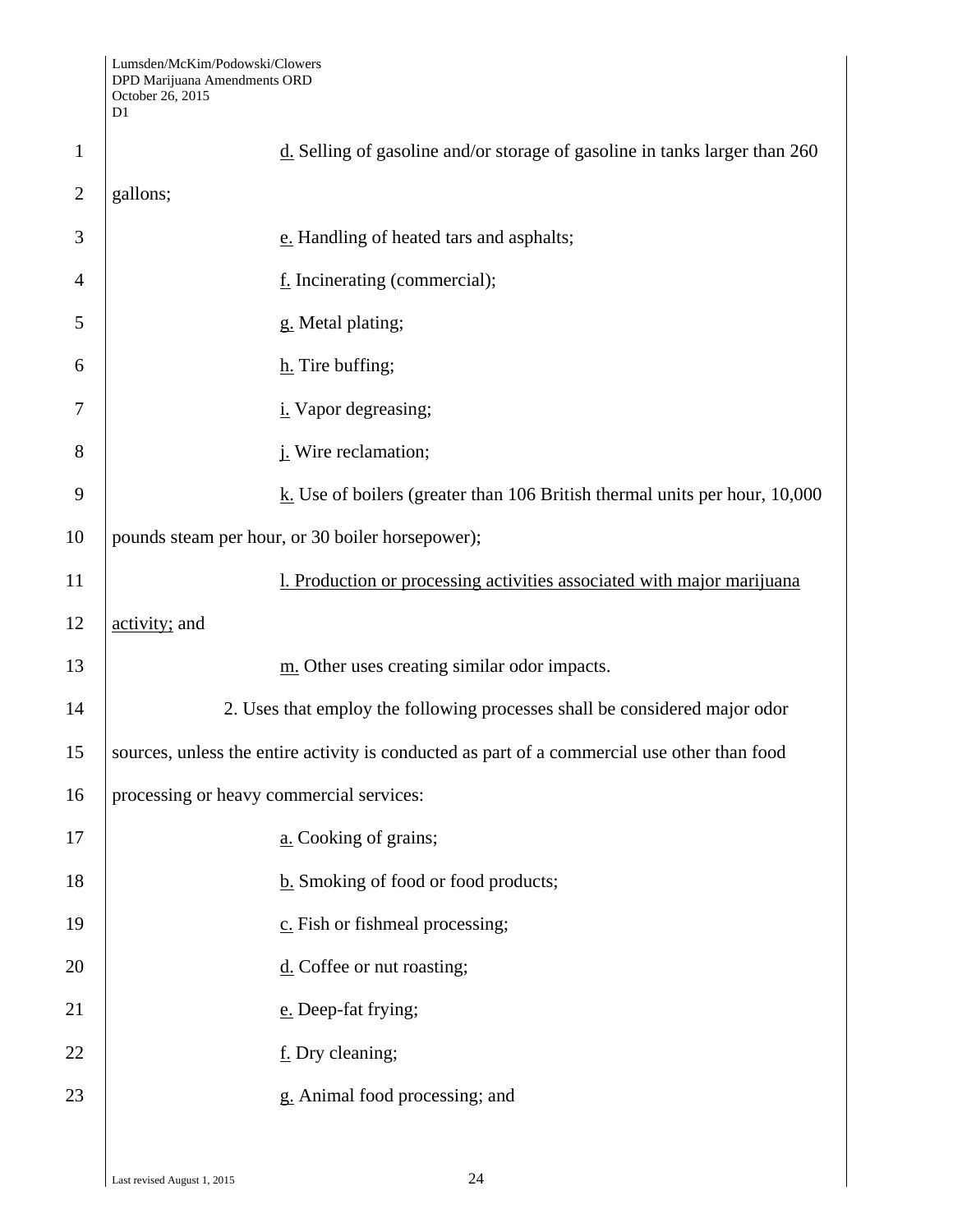| $\mathbf{1}$   | $h$ . Other uses creating similar odor impacts.                                                   |  |
|----------------|---------------------------------------------------------------------------------------------------|--|
| $\overline{2}$ | B. Major odor sources in General Industrial zones                                                 |  |
| 3              | 1. Uses that involve the following odor-emitting processes or activities in General               |  |
| $\overline{4}$ | Industrial zones shall be considered major odor sources:                                          |  |
| 5              | a. Production or processing activities associated with major marijuana                            |  |
| 6              | activity.                                                                                         |  |
| 7              | $((B))C$ . When an application is made in $((theIndustrial Buffer (IB) or Industrial)$            |  |
| 8              | Commercial (IC))) an Industrial zone for a use which is determined to be a major odor source,     |  |
| 9              | the Director, in consultation with the Puget Sound Clean Air Agency (PSCAA), shall determine      |  |
| 10             | the appropriate measures to be taken by the applicant in order to significantly reduce potential  |  |
| 11             | odor emissions and airborne pollutants. Measures to be taken shall be indicated on plans          |  |
| 12             | submitted to the Director, and may be required as conditions for the issuance of any permit. Once |  |
| 13             | a permit has been issued, any measures which were required by the permit shall be maintained.     |  |
| 14             | Section 20. Section 23.66.122 of the Seattle Municipal Code, which section was last               |  |
| 15             | amended by Ordinance 123034, is amended as follows:                                               |  |
| 16             | 23.66.122 Prohibited uses                                                                         |  |
| 17             | A. The following uses are prohibited in the Pioneer Square Preservation District as both          |  |
| 18             | principal and accessory uses:                                                                     |  |
| 19             | Retail ice dispensaries;                                                                          |  |
| 20             | Plant nurseries;                                                                                  |  |
| 21             | Frozen food lockers;                                                                              |  |
| 22             | Animal shelters and kennels;                                                                      |  |
|                |                                                                                                   |  |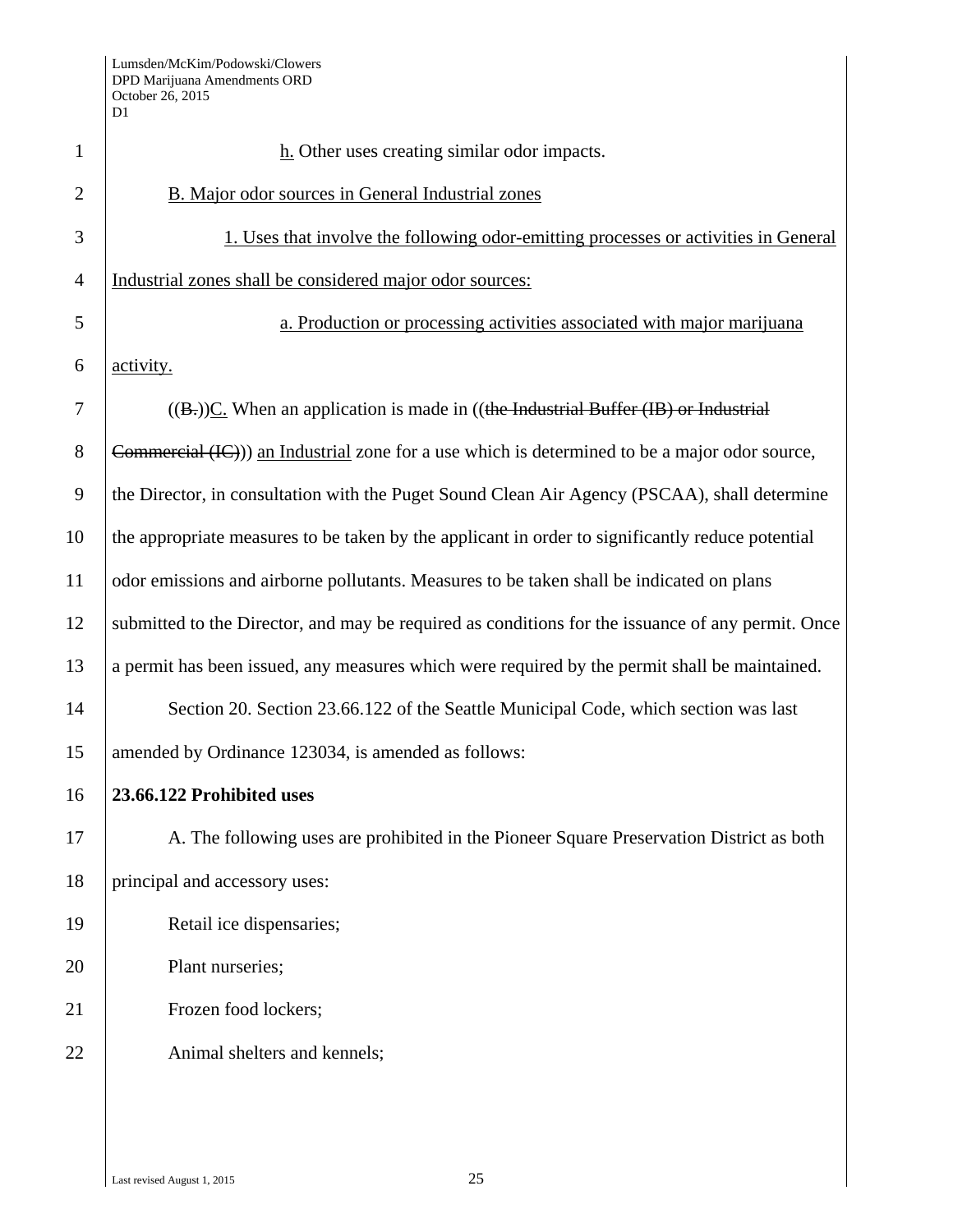| $\mathbf{1}$   | Pet daycare, except as permitted as a street-level use in subsection 23.49.180.F if an  |  |  |
|----------------|-----------------------------------------------------------------------------------------|--|--|
| $\overline{2}$ | applicant elects to use added height under the provisions of Section 23.49.180;         |  |  |
| 3              | Automotive sales and service, except gas stations located in parking garages;           |  |  |
| 4              | Marine sales and service;                                                               |  |  |
| 5              | Heavy commercial services;                                                              |  |  |
| 6              | Heavy commercial sales;                                                                 |  |  |
| 7              | Adult motion picture theaters;                                                          |  |  |
| 8              | Adult panorams;                                                                         |  |  |
| 9              | Bowling alleys;                                                                         |  |  |
| 10             | Skating rinks;                                                                          |  |  |
| 11             | Major communication utilities;                                                          |  |  |
| 12             | Advertising signs and off-premises directional signs;                                   |  |  |
| 13             | Transportation facilities, except passenger terminals, rail transit facilities, parking |  |  |
| 14             | garages, and streetcar maintenance bases;                                               |  |  |
| 15             | Outdoor storage;                                                                        |  |  |
| 16             | Jails;                                                                                  |  |  |
| 17             | Work-release centers;                                                                   |  |  |
| 18             | General and heavy manufacturing uses;                                                   |  |  |
| 19             | Solid waste management;                                                                 |  |  |
| 20             | Recycling uses; $((and))$                                                               |  |  |
| 21             | Major marijuana activity; and                                                           |  |  |
| 22             | High-impact uses.                                                                       |  |  |
|                |                                                                                         |  |  |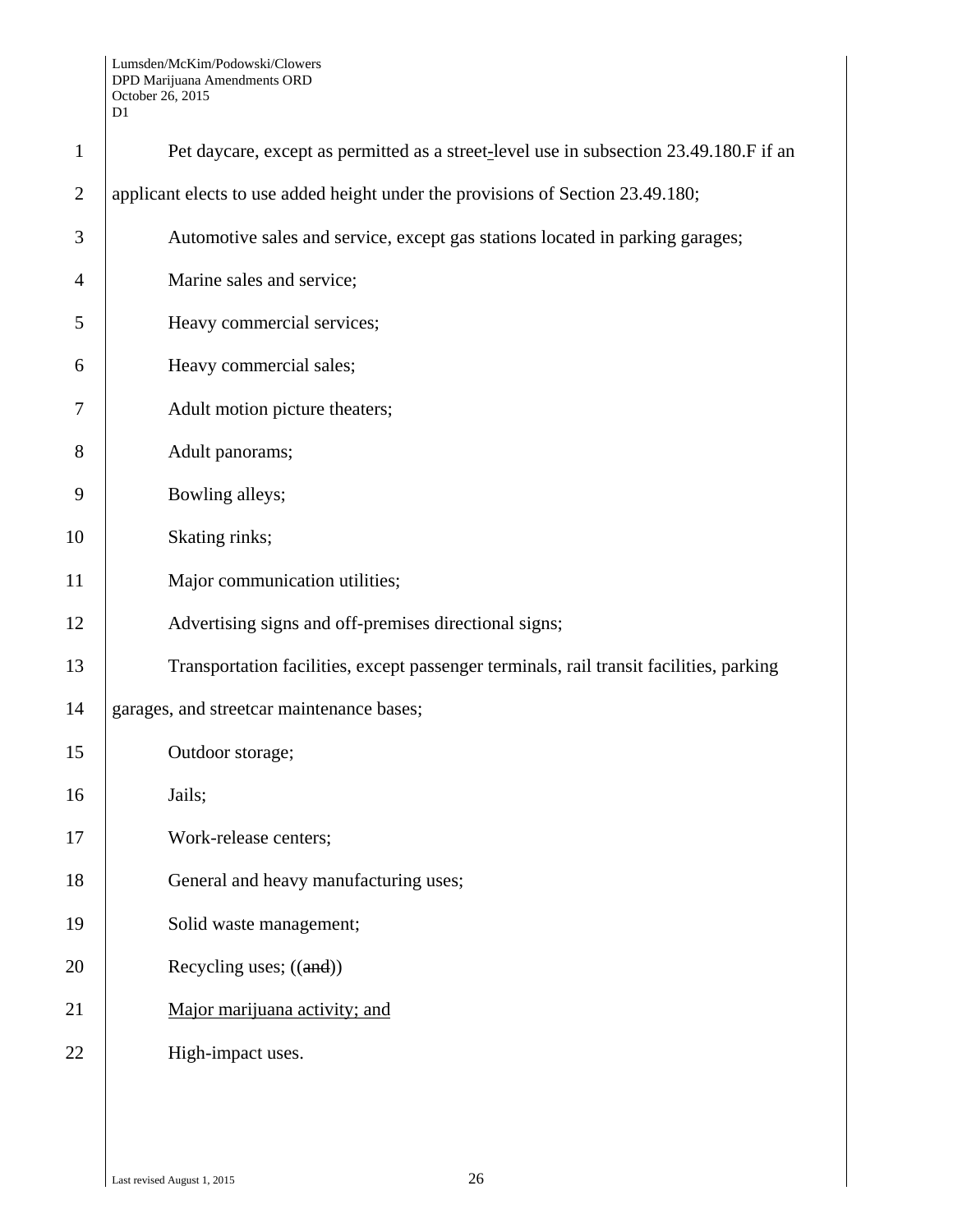| $\mathbf{1}$   | B. Except for the uses listed in subsection 23.66.122.B.2, automobile-oriented                   |  |
|----------------|--------------------------------------------------------------------------------------------------|--|
| $\overline{2}$ | commercial uses are prohibited, including but not limited to the automobile-oriented uses listed |  |
| 3              | in subsection 23.66.122.B.1.                                                                     |  |
| $\overline{4}$ | 1. Examples of prohibited automobile-oriented commercial uses $((.)$ :                           |  |
| 5              | a. Drive-in businesses $((.)$ :                                                                  |  |
| 6              | b. Principal and accessory surface parking areas not in existence prior to                       |  |
| $\tau$         | August 10, $1981((.));$                                                                          |  |
| 8              | c. Principal-use parking garages for long-term parking( $\left(\frac{1}{2}\right)$ ); and        |  |
| 9              | d. Motels.                                                                                       |  |
| 10             | 2. Permitted automobile-oriented uses $((.)$ :                                                   |  |
| 11             | a. Gas stations accessory to parking garages;                                                    |  |
| 12             | b. Accessory-use surface parking in the Subarea B shown on Map C for                             |  |
| 13             | 23.66.122 and 23.66.150* either:                                                                 |  |
| 14             | $(())$ if the accessory-use surface parking is in a location                                     |  |
| 15             | permitted by and complies with the standards contained in Section 23.49.180; or                  |  |
| 16             | $(())$ 2) if the lot satisfies the provisions of Section 23.49.019 $((,))$ ;                     |  |
| 17             | c. Principal-use parking garages for long-term parking in structures                             |  |
| 18             | authorized pursuant to ((subsection))Section 23.49.180; and                                      |  |
| 19             | d. Accessory-use parking garages.                                                                |  |
| 20             | * Editor's Note – Map C for 23.66.122 and 23.66.150 is codified at the end of this chapter       |  |
| 21             | Section 21. Section 23.66.322 of the Seattle Municipal Code, which section was last              |  |
| 22             | amended by Ordinance 123589, is amended as follows:                                              |  |
| 23             | 23.66.322 Prohibited uses                                                                        |  |
|                |                                                                                                  |  |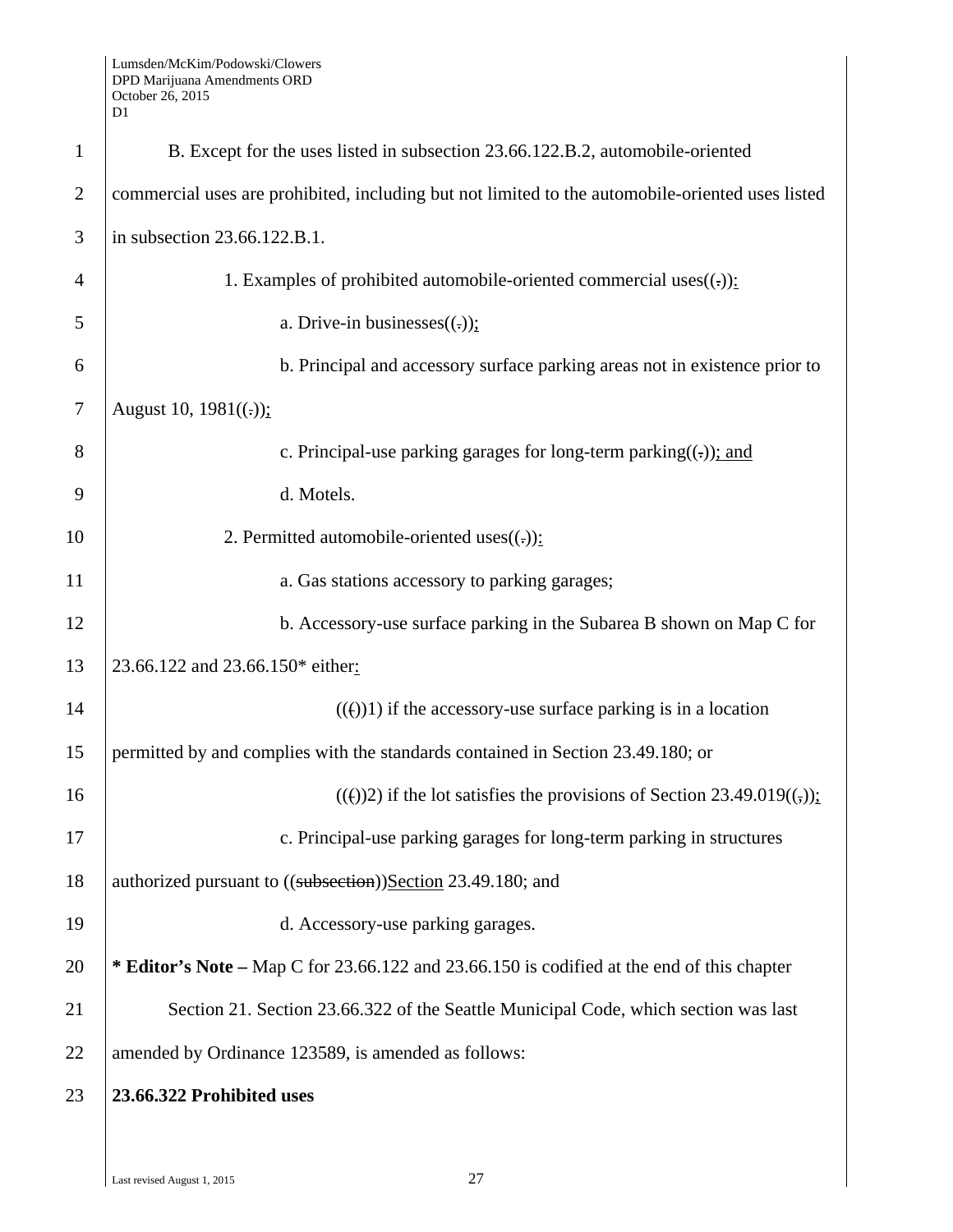| $\mathbf{1}$   | A. The following uses are prohibited as both principal and accessory uses in the entire |  |  |  |
|----------------|-----------------------------------------------------------------------------------------|--|--|--|
| $\overline{2}$ | <b>International Special Review District:</b>                                           |  |  |  |
| 3              | Adult motion picture theaters;                                                          |  |  |  |
| $\overline{4}$ | Adult panorams;                                                                         |  |  |  |
| 5              | All general and heavy manufacturing uses;                                               |  |  |  |
| 6              | All high-impact uses;                                                                   |  |  |  |
| 7              | Solid waste management;                                                                 |  |  |  |
| 8              | Recycling uses;                                                                         |  |  |  |
| 9              | Automotive sales and service;                                                           |  |  |  |
| 10             | Bowling lanes;                                                                          |  |  |  |
| 11             | Major communication utilities;                                                          |  |  |  |
| 12             | Heavy commercial sales;                                                                 |  |  |  |
| 13             | Drive-in businesses;                                                                    |  |  |  |
| 14             | Frozen food lockers;                                                                    |  |  |  |
| 15             | Heavy commercial services;                                                              |  |  |  |
| 16             | Marine sales and services;                                                              |  |  |  |
| 17             | Medical testing laboratories;                                                           |  |  |  |
| 18             | Mortuary services;                                                                      |  |  |  |
| 19             | Motels;                                                                                 |  |  |  |
| 20             | Outdoor storage;                                                                        |  |  |  |
| 21             | Plant nurseries;                                                                        |  |  |  |
| 22             | Retail ice dispensaries;                                                                |  |  |  |
| 23             | Shooting galleries;                                                                     |  |  |  |
|                |                                                                                         |  |  |  |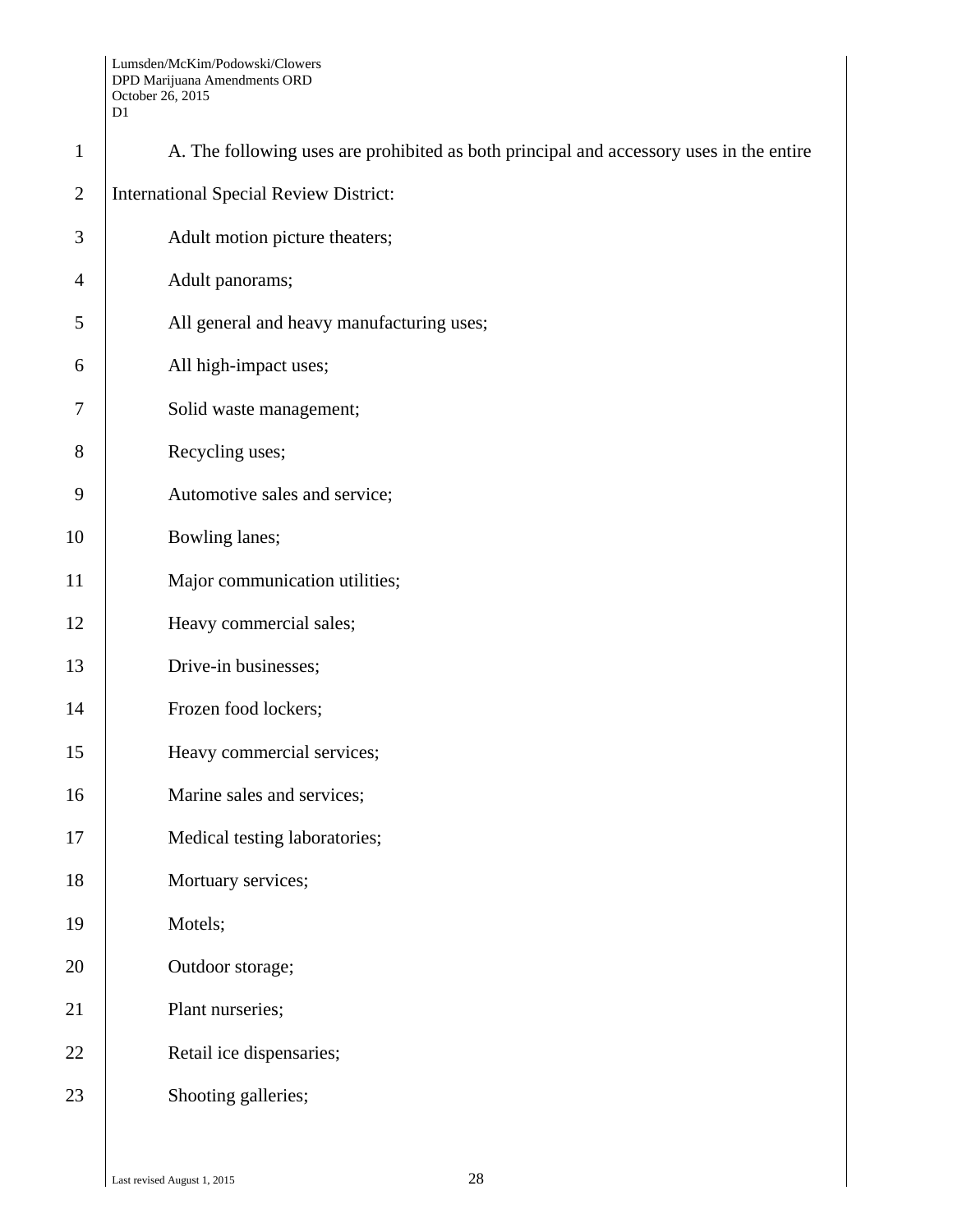|                | Lumsden/McKim/Podowski/Clowers<br>DPD Marijuana Amendments ORD<br>October 26, 2015<br>D1          |  |  |  |
|----------------|---------------------------------------------------------------------------------------------------|--|--|--|
| $\mathbf{1}$   | Skating rinks;                                                                                    |  |  |  |
| $\overline{2}$ | Mobile home parks;                                                                                |  |  |  |
| 3              | Transportation facilities except: passenger terminals, rail transit facilities, and parking       |  |  |  |
| $\overline{4}$ | and moorage uses;                                                                                 |  |  |  |
| 5              | Animal shelters and kennels;                                                                      |  |  |  |
| 6              | Jails;                                                                                            |  |  |  |
| 7              | Major marijuana activity; and                                                                     |  |  |  |
| 8              | Work-release centers.                                                                             |  |  |  |
| 9              | B. In addition to the prohibited uses listed in subsection 23.66.322.A, light manufacturing       |  |  |  |
| 10             | uses that occupy more than 10,000 square feet are prohibited in that portion of the International |  |  |  |
| 11             | Special Review District west of Interstate 5.                                                     |  |  |  |
| 12             | C. All light manufacturing uses are prohibited in that portion of the District in an IDR          |  |  |  |
| 13             | zone.                                                                                             |  |  |  |
| 14             | Section 22. Section 23.84A.025 of the Seattle Municipal Code, which section was last              |  |  |  |
| 15             | amended by Ordinance 124326, is amended as follows:                                               |  |  |  |
| 16             | 23.84A.025 "M"                                                                                    |  |  |  |
| 17             | ***                                                                                               |  |  |  |
| 18             | "Marijuana activity, major" means, except as provided below, ((the)) any production, processing,  |  |  |  |
| 19             | or selling $((, or$ delivery)) of marijuana, marijuana-infused products, $((or$ useable)) usable  |  |  |  |
| 20             | marijuana ((that involves more than 45 marijuana plants, 72 ounces of useable marijuana, or an    |  |  |  |
| 21             | amount of marijuana-infused product that could reasonably be produced with 72 ounces of           |  |  |  |
| 22             | useable marijuana.)), or marijuana concentrates. Major marijuana activity does not include the    |  |  |  |
| 23             | following activities when they occur within a dwelling unit occupied by a qualifying patient or   |  |  |  |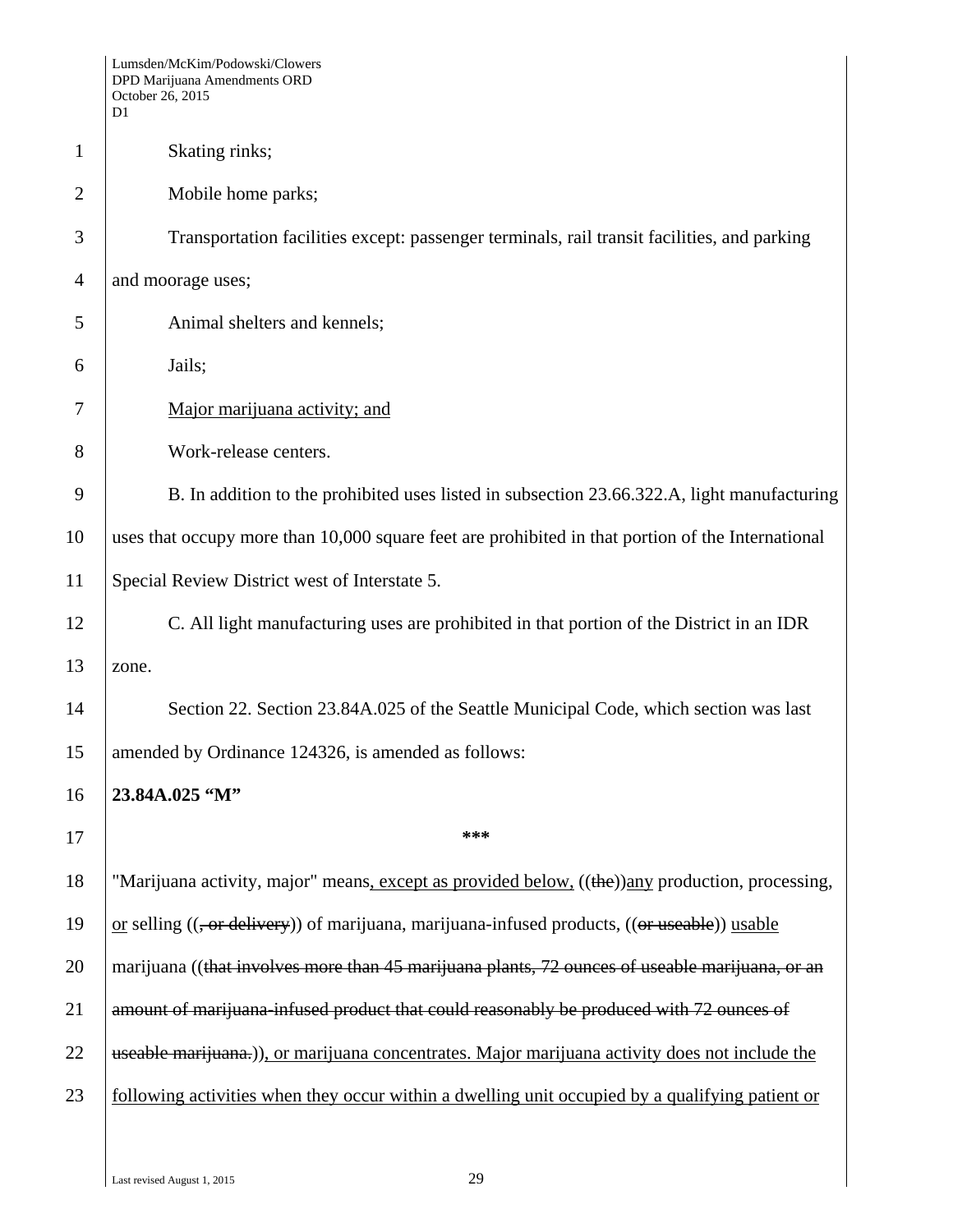|                | D1                                                                                          |  |  |  |  |
|----------------|---------------------------------------------------------------------------------------------|--|--|--|--|
| $\mathbf{1}$   | designated provider, as those terms are defined in RCW 69.51A.010, or within an enclosed    |  |  |  |  |
| $\overline{2}$ | structure that is accessory to such a dwelling unit:                                        |  |  |  |  |
| 3              | a. production of marijuana involving up to 15 plants;                                       |  |  |  |  |
| $\overline{4}$ | b. production of marijuana involving up to 60 plants, only if the production is part        |  |  |  |  |
| 5              | of a cooperative that is registered with the Washington State Liquor and Cannabis Board and |  |  |  |  |
| 6              | operates in compliance with Section 25 of SB 5052;                                          |  |  |  |  |
| 7              | c. drying or incorporation into food of up to 15 marijuana plants; or                       |  |  |  |  |
| 8              | d. drying or incorporation into food of up to 60 marijuana plants if such                   |  |  |  |  |
| 9              | processing is part of a cooperative authorized by state law.                                |  |  |  |  |
| 10             | ***                                                                                         |  |  |  |  |
| 11             | Section 23. Ratify and Confirm. Any act consistent with the authority of this ordinance     |  |  |  |  |
| 12             | taken after its passage and prior to its effective date is ratified and confirmed.          |  |  |  |  |
| 13             |                                                                                             |  |  |  |  |
|                |                                                                                             |  |  |  |  |
|                |                                                                                             |  |  |  |  |
|                |                                                                                             |  |  |  |  |
|                |                                                                                             |  |  |  |  |
|                |                                                                                             |  |  |  |  |
|                |                                                                                             |  |  |  |  |
|                |                                                                                             |  |  |  |  |
|                |                                                                                             |  |  |  |  |
|                |                                                                                             |  |  |  |  |